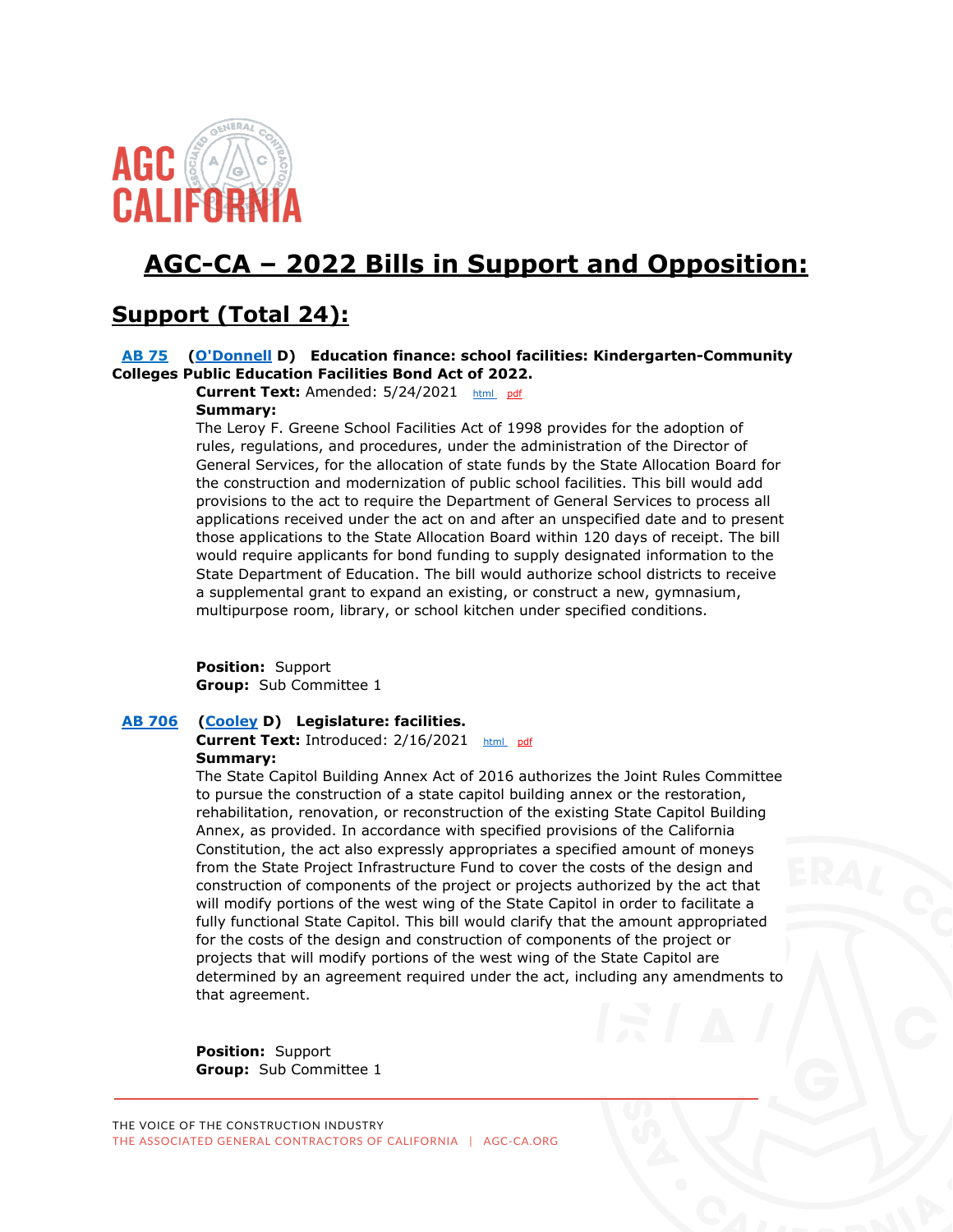

### **[AB 1596](https://ctweb.capitoltrack.com/public/publishbillinfo.aspx?bi=3Dm1ASHkuKq2LjIRZgKRPhPFKsyVjuXRxHnjgtI7nZO8U6hihnak5GmU7uKGAzZH) [\(Choi](https://ad68.asmrc.org/) R) Unemployment: federal unemployment account: advances repayment.**

**Current Text: Introduced: 1/3/2022** [html](https://ct3k1.capitoltrack.com/Bills/21Bills/asm/ab_1551-1600/ab_1596_99_I_bill.htm) [pdf](https://ct3k1.capitoltrack.com/Bills/21Bills/asm/ab_1551-1600/ab_1596_99_I_bill.pdf)

#### **Summary:**

Would appropriate \$19,300,000,000 from the General Fund to the Employment Development Department for the purpose of repaying all advances from the federal unemployment account, as specified.

**Position:** Support **Group:** Sub Committee 2

## **[AB 1702](https://ctweb.capitoltrack.com/public/publishbillinfo.aspx?bi=aI3tn66WSrlBbCmlbHS3KGc%2bPtU1lKEaXvCBvBKtiulcW2Ugd9sYvRmSVyEHtpNL) [\(Levine](https://a10.asmdc.org/) D) Sales and Use Tax Law: exemptions: COVID-19 prevention and response goods.**

**Current Text:** Amended: 3/22/2022 [html](https://ct3k1.capitoltrack.com/Bills/21Bills/asm/ab_1701-1750/ab_1702_98_A_bill.htm) [pdf](https://ct3k1.capitoltrack.com/Bills/21Bills/asm/ab_1701-1750/ab_1702_98_A_bill.pdf) **Summary:**

Current sales and use tax laws impose taxes on retailers measured by the gross receipts from the sale of tangible personal property sold at retail in this state, or on the storage, use, or other consumption in this state of tangible personal property purchased from a retailer for storage, use, or other consumption in this state, and provides various exemptions from the taxes imposed by those laws. This bill would exempt from those taxes, until January 1, 2025, the gross receipts from the sale of, and the storage, use, or other consumption of, COVID-19 prevention and response goods, as defined.

**Position:** Support **Group:** Sub Committee 1

#### **[AB 1761](https://ctweb.capitoltrack.com/public/publishbillinfo.aspx?bi=nJNDzQl7DguEfD5FlMkvBgTir0Oiy6rbiC9GLdpoKHh4ozUcu8gOxPLU63nW%2fiU1) [\(Voepel](https://ad71.asmrc.org/) R) Employment: flexible work schedules.**

**Current Text:** Introduced: 2/2/2022 [html](https://ct3k1.capitoltrack.com/Bills/21Bills/asm/ab_1751-1800/ab_1761_99_I_bill.htm) [pdf](https://ct3k1.capitoltrack.com/Bills/21Bills/asm/ab_1751-1800/ab_1761_99_I_bill.pdf) **Summary:**

Would enact the Workplace Flexibility Act of 2022. The bill would permit an individual nonexempt employee to request an employee-selected flexible work schedule providing for workdays up to 10 hours per day within a 40-hour workweek, and would allow an employer to implement this schedule without the obligation to pay overtime compensation for those additional hours in a workday, except as specified. The bill would require that the flexible work schedule contain specified information and the employer's and the employee's original signature. The bill would also require the Division of Labor Standards Enforcement in the Department of Industrial Relations to enforce this provision and adopt regulations.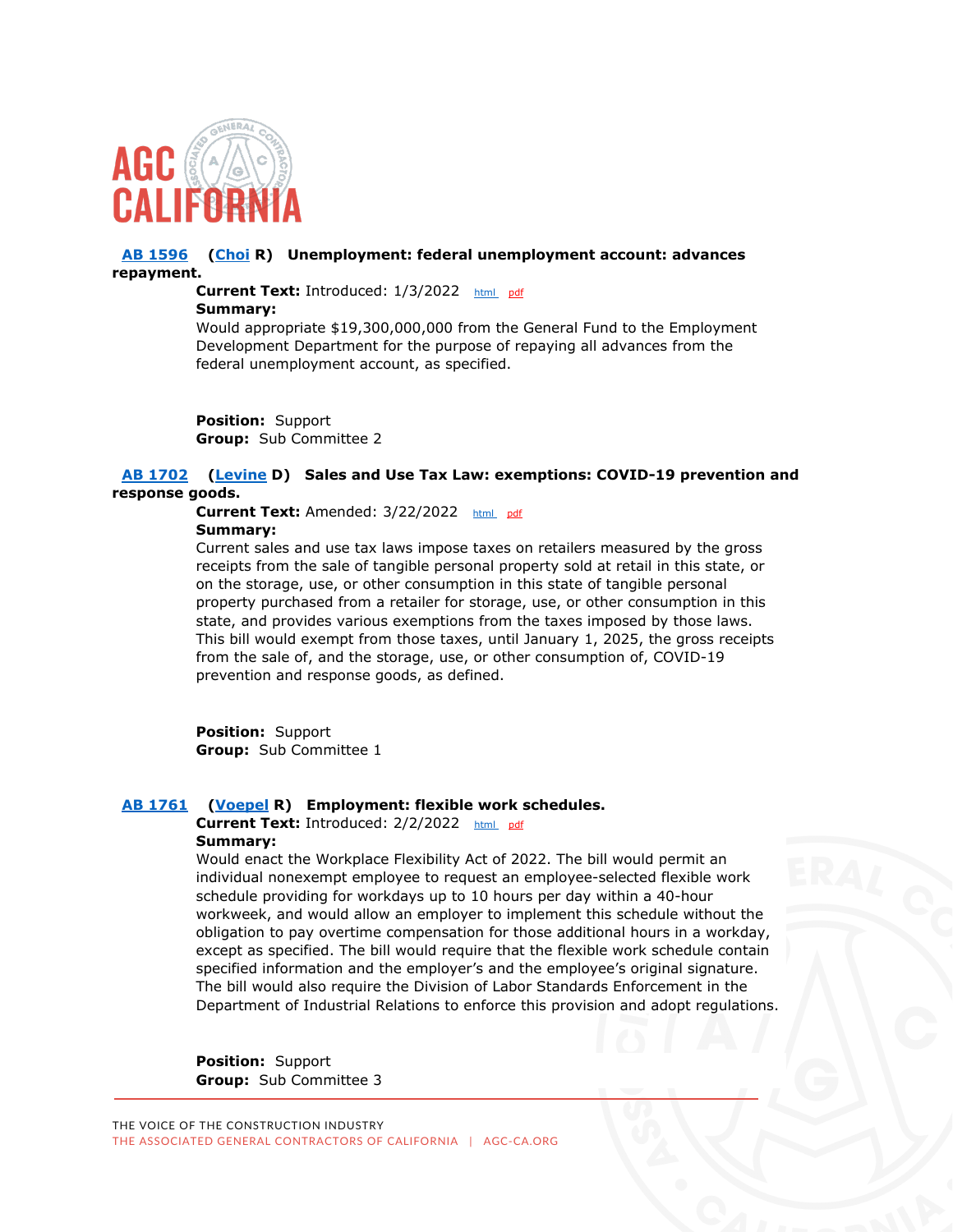

# **[AB 1802](https://ctweb.capitoltrack.com/public/publishbillinfo.aspx?bi=Uj9KjCU3UJqaUAvYiytnNwUY%2bEwcM5V1V8DxsLF5S4asicYoNnPXCRKxNlt3eW3y) [\(Maienschein](https://a77.asmdc.org/) D) Limited liability companies.**

**Current Text:** Introduced: 2/7/2022 [html](https://ct3k1.capitoltrack.com/Bills/21Bills/asm/ab_1801-1850/ab_1802_99_I_bill.htm) [pdf](https://ct3k1.capitoltrack.com/Bills/21Bills/asm/ab_1801-1850/ab_1802_99_I_bill.pdf) **Summary:**

The California Revised Uniform Limited Liability Company Act, authorizes one or more persons to form a limited liability company by, among other things, signing and delivering articles of organization to the Secretary of State. Current law provides that a limited liability company that has filed a certificate of cancellation continues to exist for limited purposes, including the purpose of winding up its affairs. Current law requires those persons winding up the affairs of the limited liability company to give written notice of the commencement of winding up by mail to creditors and claimants. Current law requires that any assets inadvertently or otherwise omitted from the winding up continue in the canceled limited liability company for the benefit of the persons entitled to those assets upon cancellation, and, on realization, be distributed accordingly. Current law, except as specified, requires the managers of a limited liability company or certain other persons, as applicable, to file with the Secretary of State a certificate of cancellation of articles of organization upon the completion of the winding up of the affairs of the limited liability company under existing law. This bill would specifically require that omitted assets be used to discharge unsatisfied liabilities, if any, known to the company, and that any excess be distributed to the members. If assets are omitted from the winding up, the bill would authorize any person authorized to wind up the affairs of a limited liability company that has filed a certificate of cancellation to use the assets to discharge the liabilities of the limited liability company and distribute any remaining assets to the members.

**Position:** Support **Group:** Sub Committee 2

# **[AB 1932](https://ctweb.capitoltrack.com/public/publishbillinfo.aspx?bi=g8jHl09bn1Nt0uQJpJllaFvQVu3gEjh%2fhHg%2bxuafaTZDXAMDSUP3LsXfey4O2yN7) [\(Daly](https://a69.asmdc.org/) D) Public contracts: construction manager at-risk construction contracts.**

**Current Text:** Introduced: 2/10/2022 [html](https://ct3k1.capitoltrack.com/Bills/21Bills/asm/ab_1901-1950/ab_1932_99_I_bill.htm) [pdf](https://ct3k1.capitoltrack.com/Bills/21Bills/asm/ab_1901-1950/ab_1932_99_I_bill.pdf) **Summary:**

Current law authorizes, until January 1, 2023, a county, with approval of the board of supervisors, or a public entity, of which the members of the county board of supervisors make up the members of the governing body of that public entity, with the approval of its governing body, to utilize construction manager at-risk construction contracts for the erection, construction, alteration, repair, or improvement of any infrastructure, owned or leased by the county, subject to certain requirements, including that the method may only be used for projects that are in excess of \$1,000,000.This bill would indefinitely extend those provisions, and would also make a nonsubstantive change.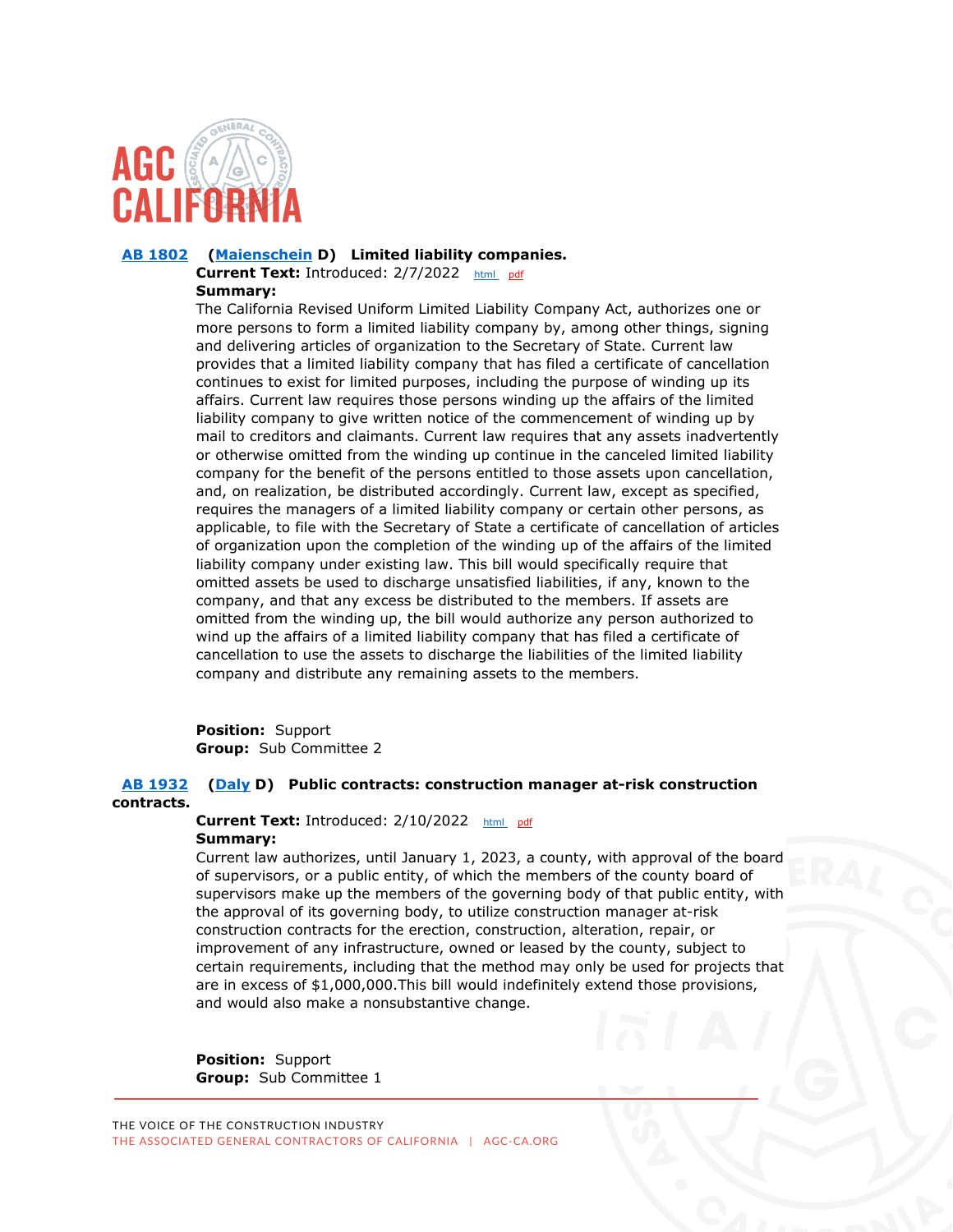

# **[AB 2058](https://ctweb.capitoltrack.com/public/publishbillinfo.aspx?bi=yTdHecI4V9KAz3iLjo14JdGkXA%2b%2bPx%2bf5QQCRVA6xmWgJYtwh8AUVkaMDXV1fzRi) [\(O'Donnell](https://a70.asmdc.org/) D) Career technical education: California Career Technical Education Incentive Grant Program: Strong Workforce Program.**

**Current Text:** Amended: 3/10/2022 [html](https://ct3k1.capitoltrack.com/Bills/21Bills/asm/ab_2051-2100/ab_2058_98_A_bill.htm) [pdf](https://ct3k1.capitoltrack.com/Bills/21Bills/asm/ab_2051-2100/ab_2058_98_A_bill.pdf) **Summary:**

Current law establishes the California Career Technical Education Incentive Grant Program, administered by the State Department of Education, with the purpose of encouraging, maintaining, and strengthening the delivery of high-quality career technical education programs. Current law provides, for the 2021–22 fiscal year and each fiscal year thereafter, that \$300,000,000 shall be available to the department, upon appropriation by the Legislature, for the program. This bill instead would provide, for the 2022–23 fiscal year, and each fiscal year thereafter, that \$450,000,000 shall be made available to the department upon appropriation by the Legislature, for the program.

**Position:** Support **Group:** Sub Committee 3

# **[AB 2120](https://ctweb.capitoltrack.com/public/publishbillinfo.aspx?bi=9JwhbYqVAHuLpb7g5o06LDcOCppb3RD%2bOykQzFi0f6Ic%2fnSJpjtcEtP1CxI5WrAd) [\(Ward](https://a78.asmdc.org/) D) Transportation finance: federal funding: bridges.**

**Current Text:** Amended: 3/21/2022 [html](https://ct3k1.capitoltrack.com/Bills/21Bills/asm/ab_2101-2150/ab_2120_98_A_bill.htm) [pdf](https://ct3k1.capitoltrack.com/Bills/21Bills/asm/ab_2101-2150/ab_2120_98_A_bill.pdf) **Summary:**

Under current law, the purpose of the Bridge Reconstruction and Replacement Act is to implement the federal Special Bridge Replacement Program in California. The act authorizes boards of supervisors, city councils, and the Department of Transportation to do all things necessary and proper to secure federal aid under that federal program. The act authorizes the department to allocate to counties and cities federal funds received for approved bridge reconstruction or replacement projects in accordance with procedures promulgated by the Director of Transportation, as specified. Current law requires the California Transportation Commission, in allocating funds, and the department, in expending funds, for bridge replacement projects, to follow federal design standards, except as specified. This bill would instead provide that the purpose of the act is to implement the federal Highway Infrastructure Program. The bill would authorize the above-described entities to do all things necessary and proper to secure federal funds instead under the federal Highway Infrastructure Program.

**Position:** Support **Group:** Sub Committee 1

#### **[AB 2605](https://ctweb.capitoltrack.com/public/publishbillinfo.aspx?bi=ZTG9SKn6r11nJy4Oryyq%2b09DSRFWGc7fsg6ze14JcUSQ2vuxijxdH0neJSSzX30C) [\(Villapudua](https://a13.asmdc.org/) D) Water quality: state certification.**

**Current Text:** Introduced: 2/18/2022 [html](https://ct3k1.capitoltrack.com/Bills/21Bills/asm/ab_2601-2650/ab_2605_99_I_bill.htm) [pdf](https://ct3k1.capitoltrack.com/Bills/21Bills/asm/ab_2601-2650/ab_2605_99_I_bill.pdf) **Summary:**

The State Water Resources Control Board and the California regional water quality control boards prescribe waste discharge requirements in accordance with the Federal Water Pollution Control Act and the Porter-Cologne Water Quality Control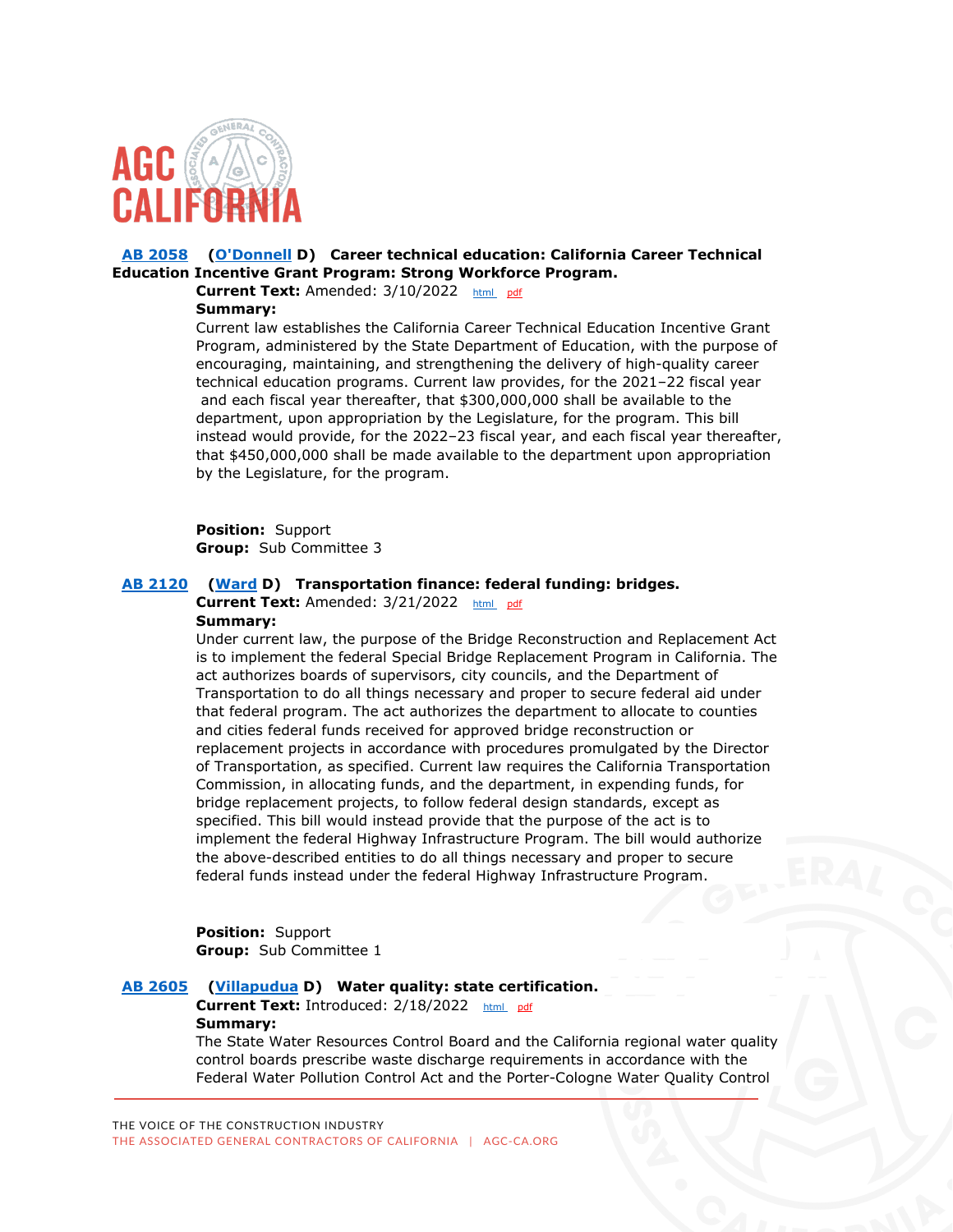

Act. Under federal law, any applicant seeking a federal license or permit for an activity that may result in any discharge into the navigable waters of the United States is required to first seek a state water quality certification, as specified. The Porter-Cologne Water Quality Control Act authorizes the state board to certify or provide a statement to a federal agency, as required pursuant to federal law, that there is reasonable assurance that an activity of any person subject to the jurisdiction of the state board will not reduce water quality below applicable standards. The federal act provides that if a state fails or refuses to act on a request for this certification within a reasonable period of time, which shall not exceed one year after receipt of the request, then the state certification requirements are waived with respect to the federal application. This bill would authorize the state board to delegate its authority regarding the above-described issuance of a certificate or statement to the regional boards.

**Position:** Support **Group:** Sub Committee 1

#### **[SB 22](https://ctweb.capitoltrack.com/public/publishbillinfo.aspx?bi=jtDCKu9vhiWEdFI9bPo67OdzSCnz2UrXMEWg%2bfOm6Wt16I9TkFaQGLdg0zFnuhyk) [\(Glazer](http://sd07.senate.ca.gov/) D) Education finance: school facilities: Public Preschool, K–12, and College Health and Safety Bond Act of 2022.**

**Current Text:** Amended: 5/20/2021 [html](https://ct3k1.capitoltrack.com/Bills/21Bills/sen/sb_0001-0050/sb_22_97_A_bill.htm) [pdf](https://ct3k1.capitoltrack.com/Bills/21Bills/sen/sb_0001-0050/sb_22_97_A_bill.pdf) **Summary:**

Current law authorizes the governing board of any school district or community college district to order an election and submit to the electors of the district the question of whether the bonds of the district shall be issued and sold to raise money for specified purposes. Current law generally requires, to pass a school bond measure, that either at least 2/3 of the votes cast on the proposition of issuing bonds be in favor of issuing the bonds to pass the measure, or, if certain conditions are met, at least 55% of the votes cast on the proposition of issuing bonds be in favor of issuing the bonds. Current law prohibits the total amount of bonds issued by a school district or community college district from exceeding 1.25% of the taxable property of the district, as provided. This bill would raise that limit to 2%.

**Position:** Support **Group:** Sub Committee 1

# **[SB 216](https://ctweb.capitoltrack.com/public/publishbillinfo.aspx?bi=npZiYI5H6zd1uzVqNoylfevJIQNGehei6i9IOZAoGDPyQeVbnw8NMZnDW8Aey701) [\(Dodd](http://sd03.senate.ca.gov/) D) Contractors: workers' compensation insurance: mandatory coverage. Current Text:** Amended: 3/15/2021 [html](https://ct3k1.capitoltrack.com/Bills/21Bills/sen/sb_0201-0250/sb_216_98_A_bill.htm) [pdf](https://ct3k1.capitoltrack.com/Bills/21Bills/sen/sb_0201-0250/sb_216_98_A_bill.pdf)

**Summary:**

Would, until January 1, 2025, would require concrete contractors holding a C-8 license, warm-air heating, ventilation and air-conditioning (HVAC) contractors holding a C-20 license, or tree service contractors holding a D-49 license to also obtain and maintain workers' compensation insurance even if that contractor has no employees. The bill, as of January 1, 2025, would require all licensed contractors or applicants for licensure to obtain and maintain workers'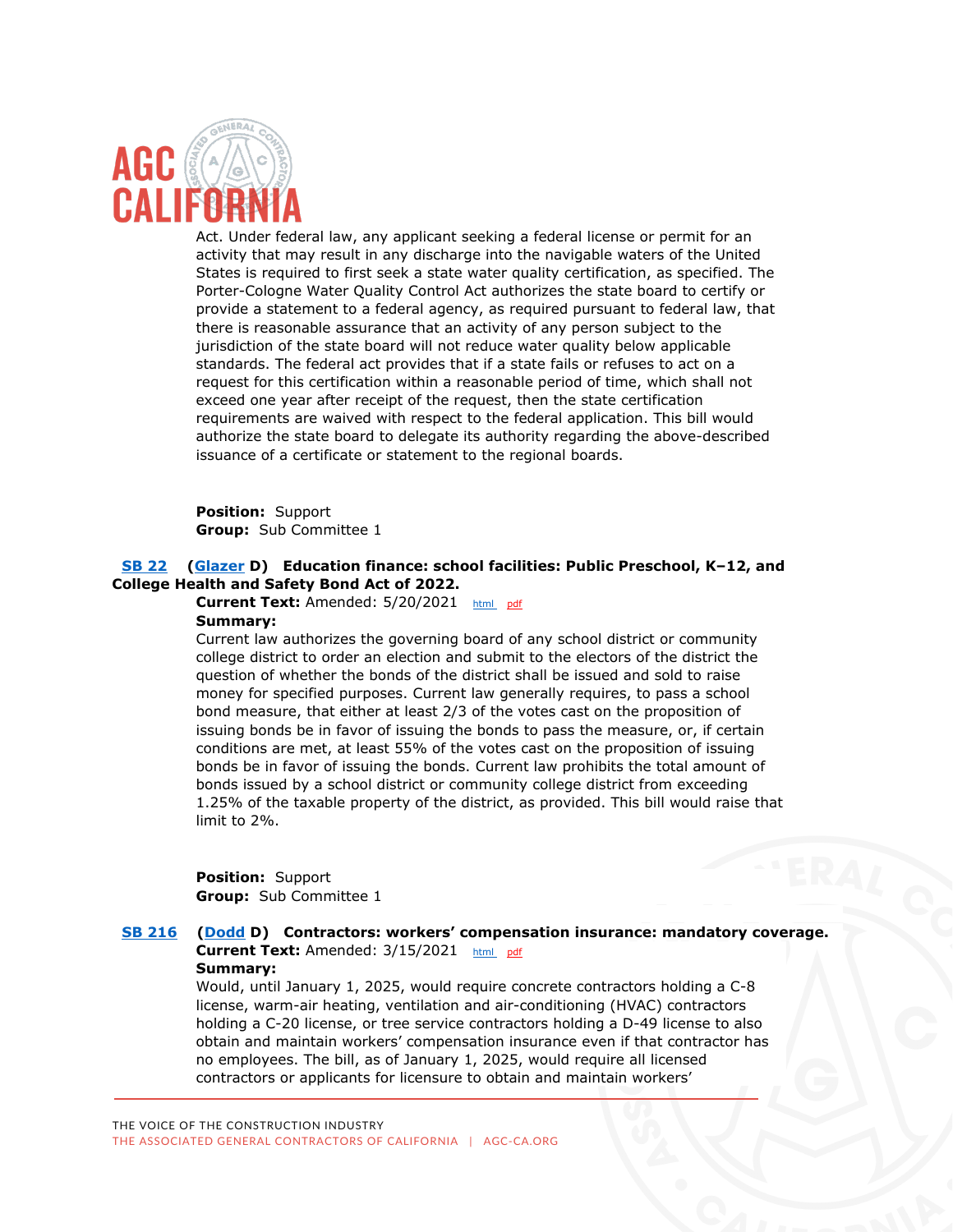

compensation insurance even if that contractor has no employees and would also prohibit the filing of a certificate of exemption.

**Position:** Support **Group:** Sub Committee 2

#### **[SB 559](https://ctweb.capitoltrack.com/public/publishbillinfo.aspx?bi=5CQVL%2f4%2bh0DC4UAWPplK19yhaumznvEzC%2fdX8BjLZ7locrm8x%2f2Ro1Dqt0bTqBOs) [\(Hurtado](https://sd14.senate.ca.gov/) D) Department of Water Resources: water conveyance systems: Water Conveyance Restoration Fund.**

**Current Text:** Amended: 8/30/2021 [html](https://ct3k1.capitoltrack.com/Bills/21Bills/sen/sb_0551-0600/sb_559_95_A_bill.htm) [pdf](https://ct3k1.capitoltrack.com/Bills/21Bills/sen/sb_0551-0600/sb_559_95_A_bill.pdf) **Summary:**

Would establish the Water Conveyance Restoration Fund in the State Treasury to be administered by the Department of Water Resources in consultation with the State Water Resources Control Board and the Department of Fish and Wildlife. The bill would require all moneys deposited in the fund to be expended, upon appropriation by the Legislature, in support of subsidence repair costs, including environmental planning, permitting, design, and construction and necessary road and bridge upgrades required to accommodate capacity improvements. The bill would require the Director of Water Resources to apportion money appropriated from the fund, subject to specified requirements, for the Friant-Kern Canal, Delta-Mendota Canal, San Luis Field Division of the California Aqueduct, and San Joaquin Division of the California Aqueduct.

**Position:** Support **Group:** Sub Committee 1

#### **[SB 873](https://ctweb.capitoltrack.com/public/publishbillinfo.aspx?bi=X8Oo7KPxnG3KahSLdDMG25C%2bE8IOrk5ov5xii4XcR92qvUtA%2fOWYoP0%2fG6Os5Tmw) [\(Newman](https://sd29.senate.ca.gov/) D) California Transportation Commission: state transportation improvement program: capital outlay support.**

**Current Text:** Introduced: 1/24/2022 [html](https://ct3k1.capitoltrack.com/Bills/21Bills/sen/sb_0851-0900/sb_873_99_I_bill.htm) [pdf](https://ct3k1.capitoltrack.com/Bills/21Bills/sen/sb_0851-0900/sb_873_99_I_bill.pdf) **Summary:**

Current law requires the California Transportation Commission to biennially adopt a state transportation improvement program that lists all capital improvement projects that are expected to receive an allocation of state transportation funds, as specified. Current law characterizes the state transportation improvement program as a resource management document to assist the state and local entities to plan and implement transportation improvements and to use available resources in a cost-effective manner. Current law requires the program to specify the allocation or expenditure amount and the allocation or expenditure year for certain project components, as specified. This bill would require the commission to make an allocation of capital outlay support resources by project phase, including preconstruction, for each project in the program. The bill would require the commission to develop guidelines, in consultation with the Department of Transportation, to implement these allocation procedures.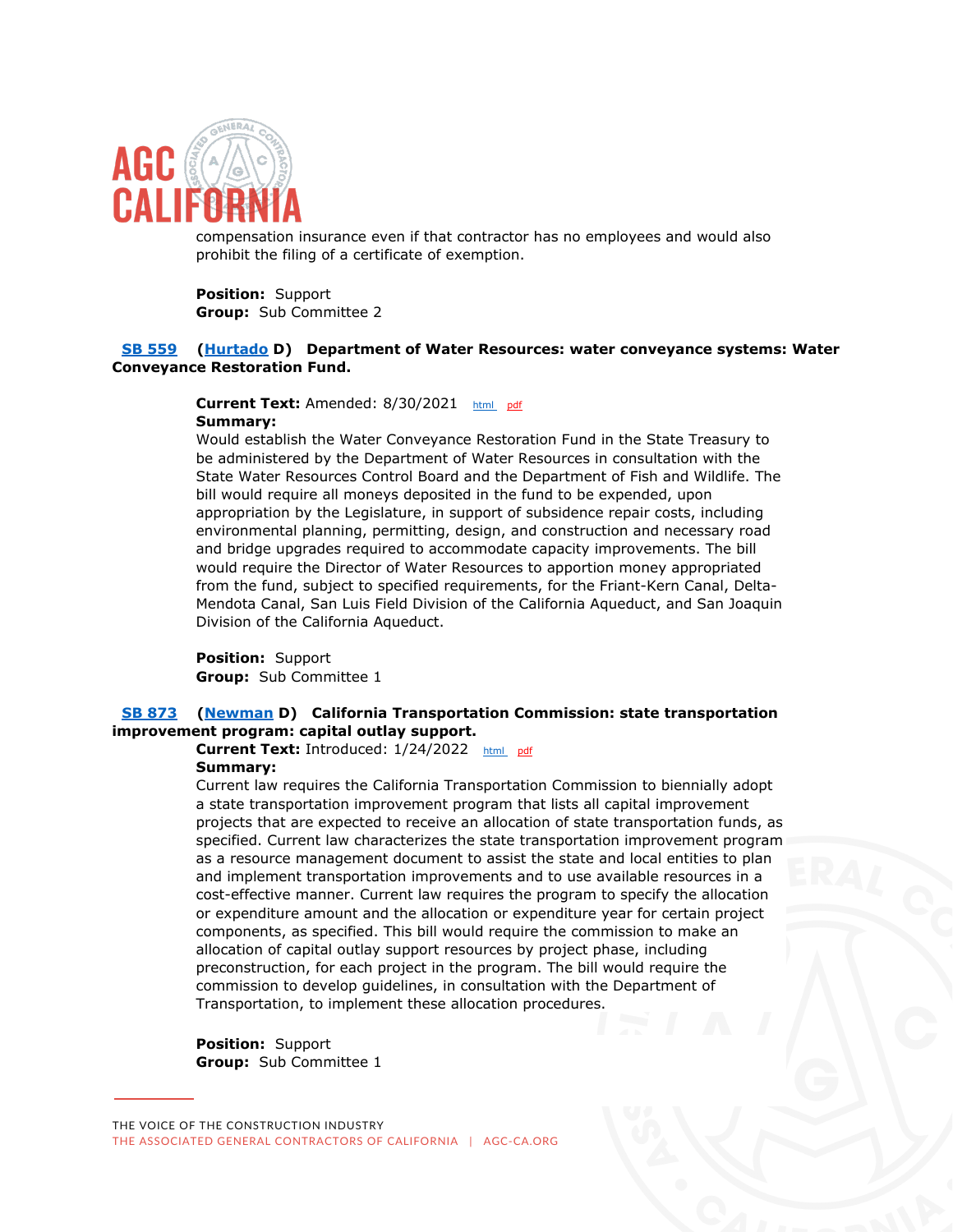

### **[SB 890](https://ctweb.capitoltrack.com/public/publishbillinfo.aspx?bi=tLB2dakW5LKEbLZA7wQiVaQAvmUBTXDy7lGLFpxpRDoN7g1swEkDNsBVO5sSAa%2fH) [\(Nielsen](http://nielsen.cssrc.us/) R) Department of Water Resources: Water Storage and Conveyance Fund: water storage and conveyance.**

Current Text: Amended: 2/23/2022 [html](https://ct3k1.capitoltrack.com/Bills/21Bills/sen/sb_0851-0900/sb_890_98_A_bill.htm) [pdf](https://ct3k1.capitoltrack.com/Bills/21Bills/sen/sb_0851-0900/sb_890_98_A_bill.pdf) **Summary:**

Would establish the Water Storage and Conveyance Fund in the State Treasury to be administered by the Department of Water Resources. The bill would require all moneys deposited in the fund to be expended, upon appropriation by the Legislature, in support of subsidence repair and reservoir storage costs, including environmental planning, permitting, design, and construction and all necessary road and bridge upgrades required to accommodate capacity improvements. The bill would require the department to expend from the fund, upon appropriation by the Legislature, specified monetary amounts to complete funding for the construction of the Sites Reservoir, and to restore the capacity of 4 specified water conveyance systems, as prescribed, with 2 of those 4 expenditures being in the form of a grant to the Friant Water Authority and to the San Luis and Delta-Mendota Water Authority. This bill would make these provisions inoperative on July 1, 2030, and would repeal it as of January 1, 2031.

**Position:** Support **Group:** Sub Committee 1

#### **[SB 1049](https://ctweb.capitoltrack.com/public/publishbillinfo.aspx?bi=ftnrHdNnyIYrixTPxssi%2fxK6omyvgAUpfnDbmwkaNy54xTe13vb%2btG9djURLflsr) [\(Dodd](http://sd03.senate.ca.gov/) D) Transportation Resilience Program.**

**Current Text:** Introduced: 2/15/2022 [html](https://ct3k1.capitoltrack.com/Bills/21Bills/sen/sb_1001-1050/sb_1049_99_I_bill.htm) [pdf](https://ct3k1.capitoltrack.com/Bills/21Bills/sen/sb_1001-1050/sb_1049_99_I_bill.pdf) **Summary:**

Would establish the Transportation Resilience Program in the Department of Transportation, to be funded in the annual Budget Act from 15% of the available federal National Highway Performance Program funds and 100% of the available federal Promoting Resilient Operations for Transformative, Efficient, and Cost-Saving Transportation program funds. The bill would provide for funds to be allocated by the California Transportation Commission for climate adaptation planning and resilience improvements, as defined, that address or mitigate the risk of recurring damage to, or closures of, the state highway system, other federal-aid roads, public transit facilities, and other surface transportation assets from extreme weather events, sea level rise, or other climate change-fueled natural hazards. The bill would establish specified eligibility criteria for projects to receive funding under the program and would require the commission to prioritize projects that meet certain criteria.

**Position:** Support **Group:** Sub Committee 1

 **[SB 1050](https://ctweb.capitoltrack.com/public/publishbillinfo.aspx?bi=K1rgVlPBEhZa2yiCBsi3JG80B8hBIkCwrDdOdlWBVOeBGq%2btahXBfWngpzkjBUlu) [\(Dodd](http://sd03.senate.ca.gov/) D) State Route 37 Toll Bridge Act.** Current Text: Amended: 3/14/2022 [html](https://ct3k1.capitoltrack.com/Bills/21Bills/sen/sb_1001-1050/sb_1050_98_A_bill.htm) [pdf](https://ct3k1.capitoltrack.com/Bills/21Bills/sen/sb_1001-1050/sb_1050_98_A_bill.pdf) **Summary:**

THE VOICE OF THE CONSTRUCTION INDUSTRY THE ASSOCIATED GENERAL CONTRACTORS OF CALIFORNIA | AGC-CA.ORG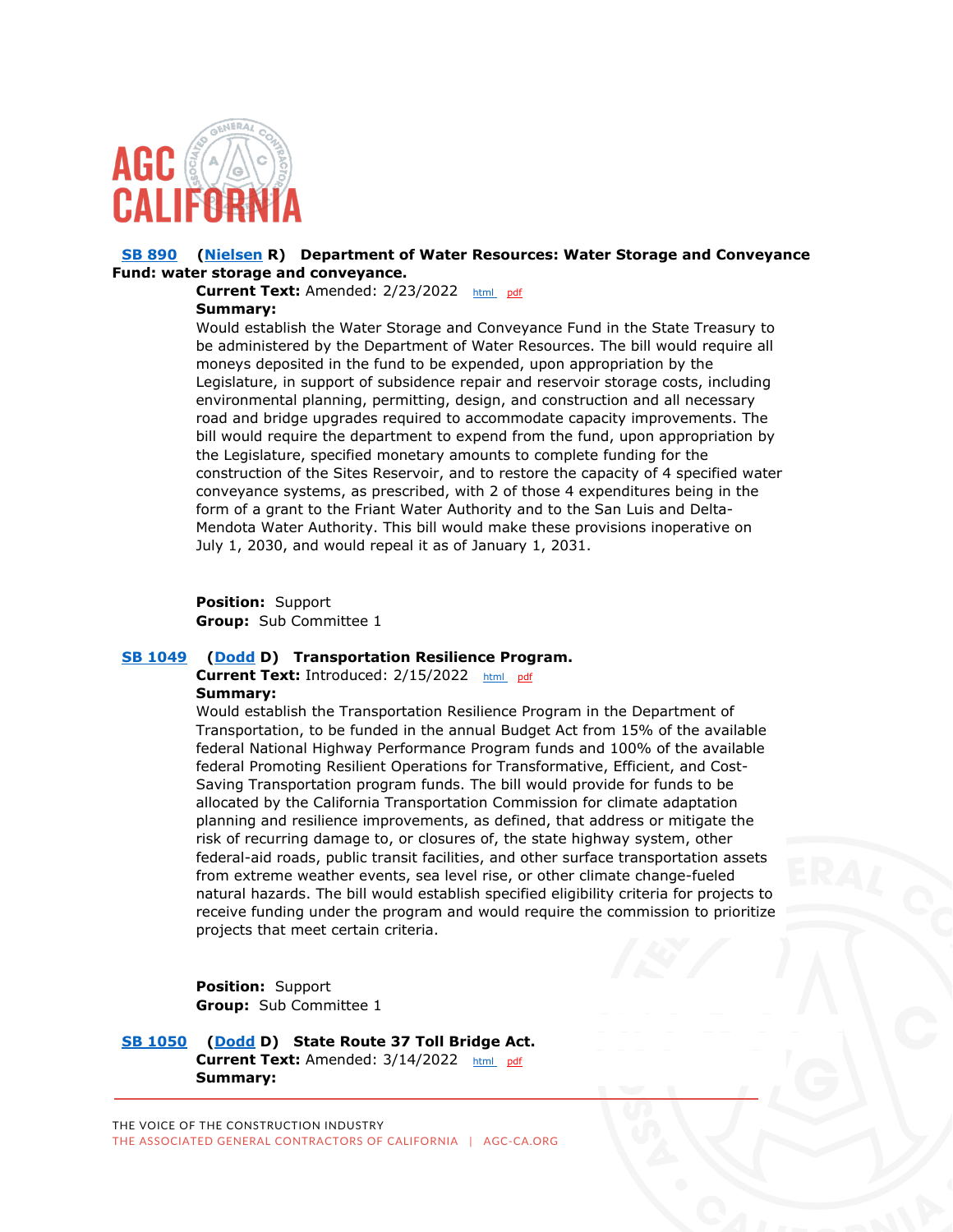

The California Toll Bridge Authority Act makes the California Transportation Commission, together with the Department of Transportation, responsible for building and acquiring toll facilities and related transportation facilities. This bill would create the SR-37 Toll Authority as a public instrumentality of the state, which would be governed by the same board as that governing the Bay Area Infrastructure Financing Authority. The bill would require the authority to operate and maintain tolling infrastructure, including by installing toll facilities, and collect tolls for the use of the Sonoma Creek Bridge, and would authorize the authority to design and construct improvements on the bridge and a specified segment of State Route 37 in accordance with programming and scheduling requirements adopted by the authority. The bill would authorize the authority to issue bonds payable from the revenues derived from those tolls. The bill would authorize revenues from the toll bridge to be used for specified purposes, including capital improvements to repair or rehabilitate the toll bridge, to expand toll bridge capacity, to improve toll bridge or corridor operations, to reduce the demand for travel in the corridor, and to increase public transit, carpool, vanpool, and nonmotorized options on the toll bridge or in the segment of State Route 37, as specified.

**Position:** Support **Group:** Sub Committee 1

## **[SB 1101](https://ctweb.capitoltrack.com/public/publishbillinfo.aspx?bi=6jOvrnZq2EYnGAnO8572Y0vDGI6KXm4%2fspRGVP0Uy7ZrAP95R1gzbGvI4zMIhE9V) [\(Caballero](https://sd12.senate.ca.gov/) D) Carbon sequestration: pore space ownership and Carbon Capture, Utilization, and Storage Program.**

**Current Text:** Amended: 3/16/2022 [html](https://ct3k1.capitoltrack.com/Bills/21Bills/sen/sb_1101-1150/sb_1101_98_A_bill.htm) [pdf](https://ct3k1.capitoltrack.com/Bills/21Bills/sen/sb_1101-1150/sb_1101_98_A_bill.pdf) **Summary:**

Current law prescribes the nature of property rights, including lands. Current law defines land to include free or occupied space for an indefinite distance upwards and downwards, subject to limitation upon the use of airspace imposed, and rights in the use of airspace granted, by law. This bill would specify that free space includes pore space that can be possessed and used for the storage of gaseous or liquid substances.

**Position:** Support **Group:** Sub Committee 1

## **[SB 1115](https://ctweb.capitoltrack.com/public/publishbillinfo.aspx?bi=AOxcW1xk7xOEX%2fQrwF6asIRo0IweuP51KYOZR0l8CJIVjvswSTWxB31eU%2ftIv1AP) [\(Skinner](http://sd09.senate.ca.gov/) D) Department of Industrial Relations: annual survey: Women in Construction Priority Unit.**

**Current Text:** Amended: 3/7/2022 [html](https://ct3k1.capitoltrack.com/Bills/21Bills/sen/sb_1101-1150/sb_1115_98_A_bill.htm) [pdf](https://ct3k1.capitoltrack.com/Bills/21Bills/sen/sb_1101-1150/sb_1115_98_A_bill.pdf) **Summary:**

Current law provides that one of the functions of the Department of Industrial Relations is to foster, promote, and develop the welfare of the wage earners of California, to improve their working conditions, and to advance their opportunities for profitable employment. Current law, the Shelley-Maloney Apprentice Labor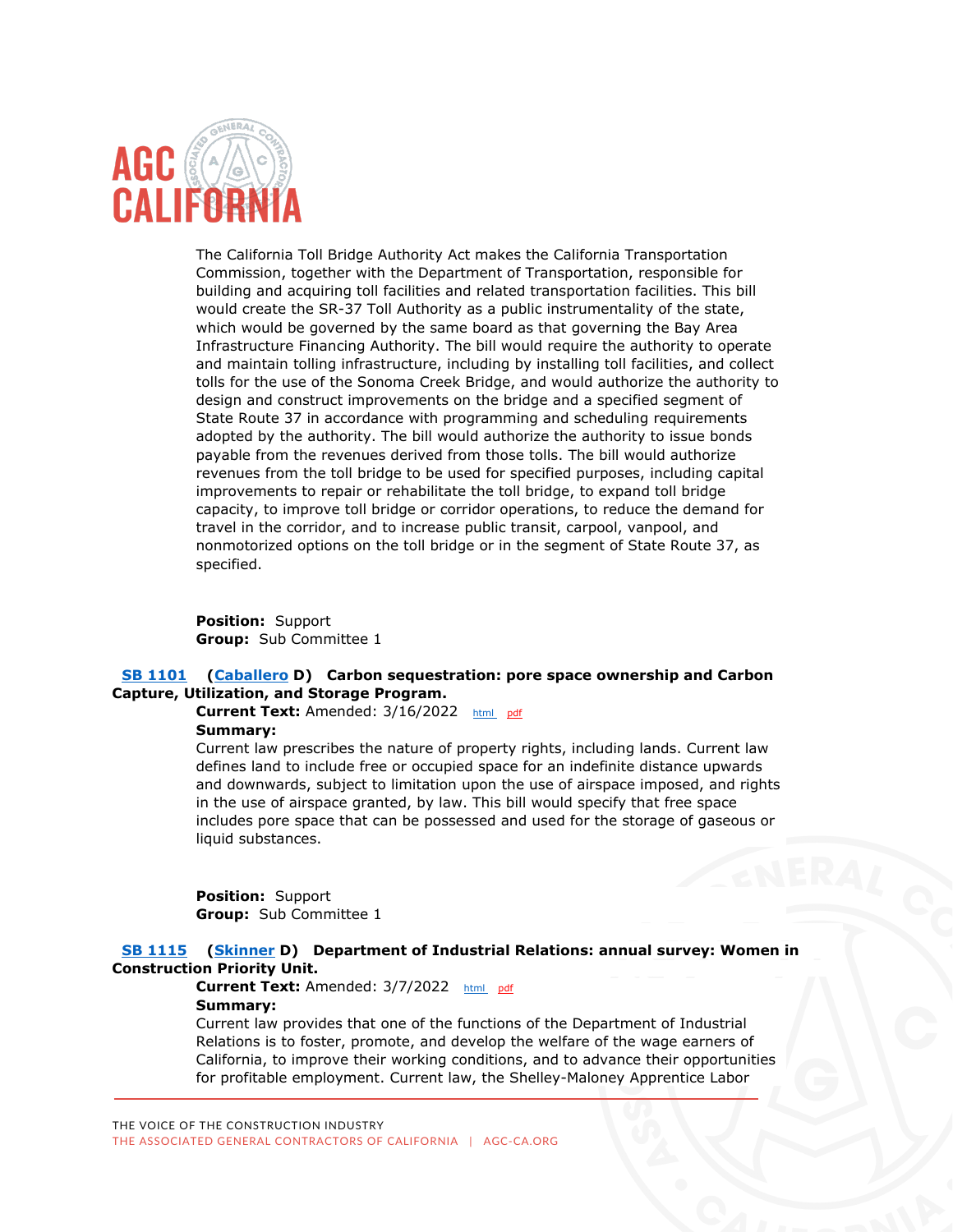

Standards Act of 1939, authorizes a joint apprenticeship committee, unilateral management or labor apprenticeship committee, or an individual employer to administer an apprenticeship program, as prescribed. Existing law requires the department to conduct an annual survey of the ethnic derivation of the individuals who are parties to apprentice agreements pursuant to that provision. This bill would require the annual survey to additionally include the gender of the individuals who are parties to those apprentice agreements.

**Position:** Support **Group:** Sub Committee 3

#### **[SB 1345](https://ctweb.capitoltrack.com/public/publishbillinfo.aspx?bi=znNATp8IBdh17lAqd7kOPnbejVrDX9Jz%2fTQlN86VV1jl5DDNtfnhgpLegCwEPTtG) [\(Ochoa Bogh](https://ochoa-bogh.cssrc.us/) R) Excavations: subsurface installations.**

Current Text: Introduced: 2/18/2022 [html](https://ct3k1.capitoltrack.com/Bills/21Bills/sen/sb_1301-1350/sb_1345_99_I_bill.htm) [pdf](https://ct3k1.capitoltrack.com/Bills/21Bills/sen/sb_1301-1350/sb_1345_99_I_bill.pdf) **Summary:**

The Dig Safe Act of 2016 requires an excavator to comply with specified notification and delineation requirements before starting an excavation. Current law provides for the enforcement of the act by the California Underground Facilities Safe Excavation Board. Current law defines the terms "legal excavation start date and time," "working day," and "subsurface installation" for purposes of the act. This bill would revise the definition of "legal excavation start date and time" to, among other things, exclude weekends and holidays. The bill would revise the definition of "subsurface installation" to include nonpressurized sewerlines, nonpressurized storm drains, and other nonpressurized drain lines. The bill would revise the definition of "working day" by the deleting provision limiting the hours from 7:00 a.m. to 5:00 p.m.

**Position:** Support **Group:** Sub Committee 1

#### **[SB 1349](https://ctweb.capitoltrack.com/public/publishbillinfo.aspx?bi=4OM4LWDmbfXDpM0zONwawlKfF%2f4L32G3BfskvSqYjoHXfzeTtMCS6Uju71kVAHUn) [\(Caballero](https://sd12.senate.ca.gov/) D) Income and corporation taxes: credits: work opportunity credit.**

# **Current Text:** Amended: 3/21/2022 [html](https://ct3k1.capitoltrack.com/Bills/21Bills/sen/sb_1301-1350/sb_1349_98_A_bill.htm) [pdf](https://ct3k1.capitoltrack.com/Bills/21Bills/sen/sb_1301-1350/sb_1349_98_A_bill.pdf)

### **Summary:**

The Personal Income Tax Law and the Corporation Tax Law allow various credits against the taxes imposed by those laws. Current law requires any bill authorizing a new tax credit to contain, among other things, specific goals, purposes, and objectives that the tax credit will achieve, detailed performance indicators, and data collection requirements. This bill, for taxable years beginning on or after January 1, 2023, and before January 1, 2026, would allow a credit against those taxes to a qualified taxpayer, as defined, in an amount equal to, for each qualified employee employed during the taxable year, the lesser of \$1,000 or the full amount of the federal work opportunity credit, as defined, claimed during the taxable year by the qualified taxpayer for the qualified employee on the qualified taxpayer's federal income tax return.

**Position:** Support **Group:** Sub Committee 2

THE VOICE OF THE CONSTRUCTION INDUSTRY THE ASSOCIATED GENERAL CONTRACTORS OF CALIFORNIA | AGC-CA.ORG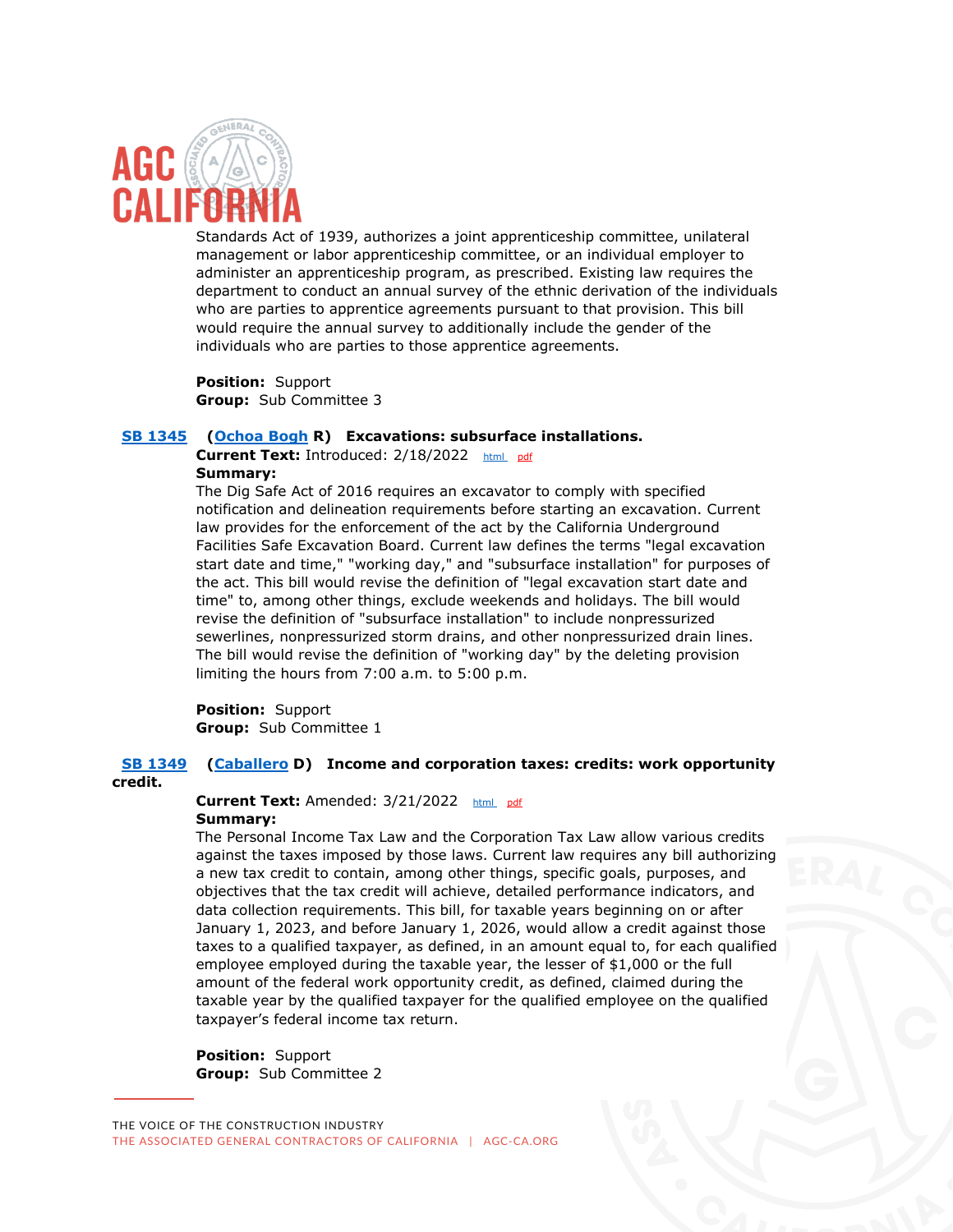

### **[SB 1369](https://ctweb.capitoltrack.com/public/publishbillinfo.aspx?bi=ZBocUPrvkItCU7ynSlyu1tQuQA9DSZCuPKRf0r%2bWF%2bm%2byuJIptebqGKScpopIsF7) [\(Wieckowski](http://sd10.senate.ca.gov/) D) Adaptive reuse projects: by-right: funding.**

**Current Text:** Introduced: 2/18/2022 [html](https://ct3k1.capitoltrack.com/Bills/21Bills/sen/sb_1351-1400/sb_1369_99_I_bill.htm) [pdf](https://ct3k1.capitoltrack.com/Bills/21Bills/sen/sb_1351-1400/sb_1369_99_I_bill.pdf) **Summary:**

The California Environmental Quality Act (CEQA) requires a lead agency, as defined, to prepare, or cause to be prepared, and certify the completion of, an environmental impact report on a project that it proposes to carry out or approve that may have a significant effect on the environment or to adopt a negative declaration if it finds that the project will not have that effect. CEQA does not apply to the approval of ministerial projects. This bill would make an adaptive reuse project a use by right in all areas regardless of zoning. The bill would define "adaptive reuse project" to mean any commercial, public, industrial, or office building or structure that has 25-percent occupancy or less, which is converted into a housing development project.

**Position:** Support **Group:** Sub Committee 1

#### **[SB 1410](https://ctweb.capitoltrack.com/public/publishbillinfo.aspx?bi=5KCtZpd95OM7GMlvoU1Otp1TF4d8dUmfzjn62XC4Yh8ksbIVYhitJ24W8DGFR%2fgq) [\(Caballero](https://sd12.senate.ca.gov/) D) California Environmental Quality Act: transportation impacts. Current Text:** Introduced: 2/18/2022 [html](https://ct3k1.capitoltrack.com/Bills/21Bills/sen/sb_1401-1450/sb_1410_99_I_bill.htm) [pdf](https://ct3k1.capitoltrack.com/Bills/21Bills/sen/sb_1401-1450/sb_1410_99_I_bill.pdf) **Summary:**

CEQA requires the Office of Planning and Research to prepare and develop proposed guidelines for the implementation of CEQA by public agencies and requires the Secretary of the Natural Resources Agency to certify and adopt those guidelines. CEQA requires the office to prepare, develop, and transmit to the secretary for certification and adoption proposed revisions to the guidelines establishing criteria for determining the significance of transportation impacts of projects within transit priority areas, as defined, that promote the reduction of greenhouse gas emissions, the development of multimodal transportation networks, and a diversity of land uses. Existing law requires the office to recommend potential metrics to measure transportation impacts, as specified. CEQA authorizes the office to adopt guidelines establishing alternative metrics to the metrics used for traffic levels of service for transportation impacts outside transit priority areas. This bill instead would require the criteria for determining the significance of transportation impacts of projects within transit priority areas to only promote the reduction of greenhouse gas emissions. The bill would retain the metric for traffic levels of service for projects outside transit priority areas, and require the potential metrics described above to only apply to projects within transit priority areas.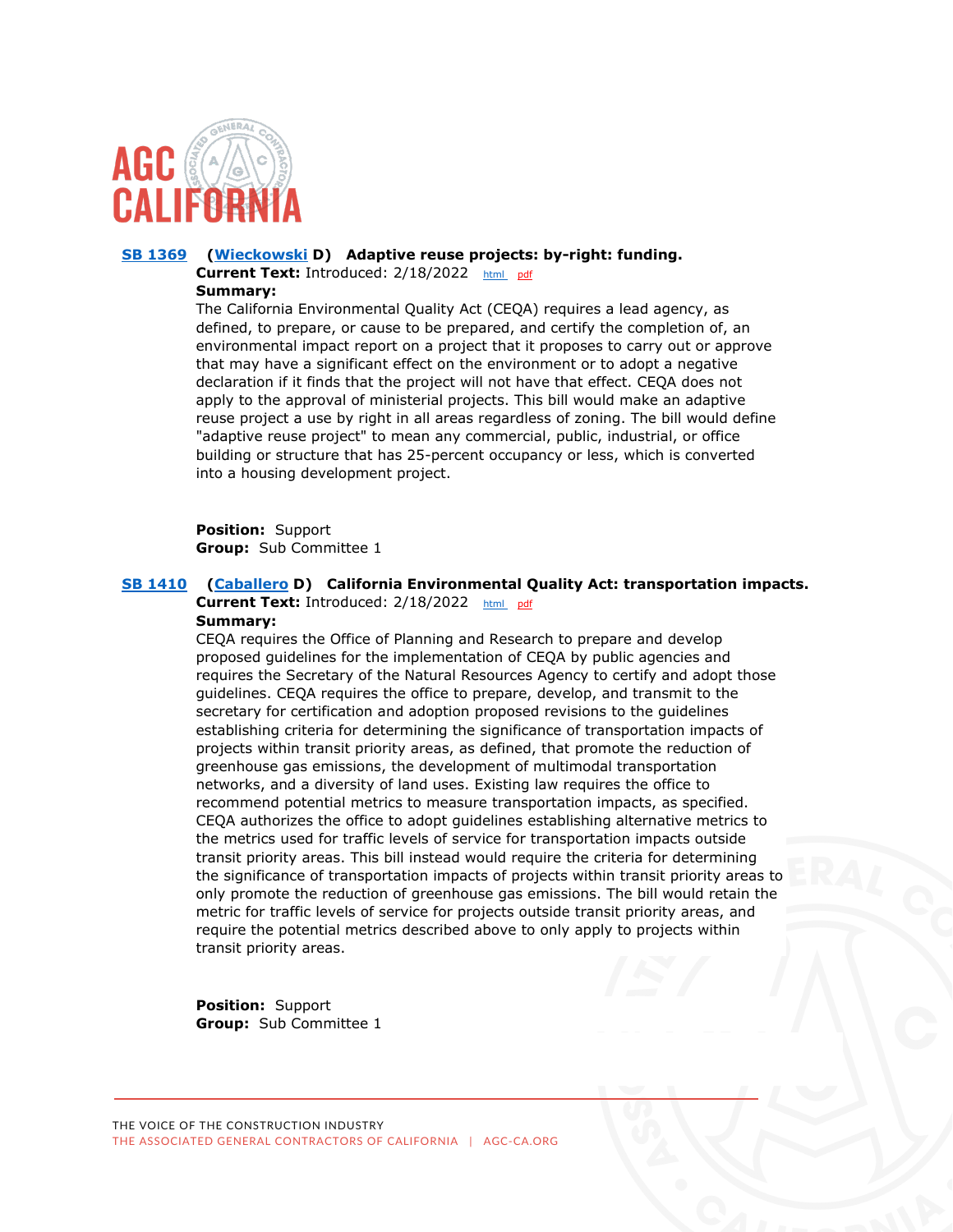

 **[SCR 83](https://ctweb.capitoltrack.com/public/publishbillinfo.aspx?bi=0jIgl7yA4y2oVJRtQuL3lg%2f75sAuTDr%2fAYGuxCaE7uLnTKpjmsh9SJBASnIUaVuL) [\(Rubio](http://sd22.senate.ca.gov/) D) Women in Construction Week. Current Text:** Introduced: 3/2/2022 [html](https://ct3k1.capitoltrack.com/Bills/21Bills/sen/sb_0051-0100/scr_83_99_I_bill.htm) [pdf](https://ct3k1.capitoltrack.com/Bills/21Bills/sen/sb_0051-0100/scr_83_99_I_bill.pdf) **Summary:** Would proclaim the week of March 6, 2022, to March 12, 2022, inclusive, as Women in Construction Week.

> **Position:** Support **Group:** Sub Committee 3

# **Opposition (Total 21):**

#### **[AB 1041](https://ctweb.capitoltrack.com/public/publishbillinfo.aspx?bi=Ea0eYaIbOb2RD3sQIb03AecJUKGb6k85kFcCitm4V9GLBalU64aN%2f3%2f5qoUMGmA3) [\(Wicks](https://a15.asmdc.org/) D) Employment: leave. Current Text:** Amended: 9/3/2021 [html](https://ct3k1.capitoltrack.com/Bills/21Bills/asm/ab_1001-1050/ab_1041_97_A_bill.htm) [pdf](https://ct3k1.capitoltrack.com/Bills/21Bills/asm/ab_1001-1050/ab_1041_97_A_bill.pdf)

**Summary:**

Would expand the population that an employee can take leave to care for to include a designated person. The bill would define "designated person" to mean a person identified by the employee at the time the employee requests family care and medical leave. The bill would authorize an employer to limit designation of a person, as prescribed.

**Position:** Oppose **Group:** Sub Committee 3

# **[AB 1465](https://ctweb.capitoltrack.com/public/publishbillinfo.aspx?bi=Y5A3KzK%2bwmVW7%2fSi5gHJySCzjzRTneku0mapOGlLuyqEN2mZrdr7rUFhFvGWFNWo) [\(Reyes](https://a47.asmdc.org/) D) Workers' compensation: medical provider networks study.**

**Current Text:** Amended: 4/26/2021 [html](https://ct3k1.capitoltrack.com/Bills/21Bills/asm/ab_1451-1500/ab_1465_97_A_bill.htm) [pdf](https://ct3k1.capitoltrack.com/Bills/21Bills/asm/ab_1451-1500/ab_1465_97_A_bill.pdf) **Summary:**

Would require the Commission on Health and Safety and Workers' Compensation, on or before January 1, 2023, to submit a study to the Legislature, the committees of the Senate and Assembly with jurisdiction over workers' compensation, and the Division of Workers' Compensation on delays and access to care issues in medical provider networks. The bill would require the study to compare specified data for injury claims in which a worker was treated by a medical provider network to that data for injury claims in which a worker was treated by a provider who is not part of a medical provider network.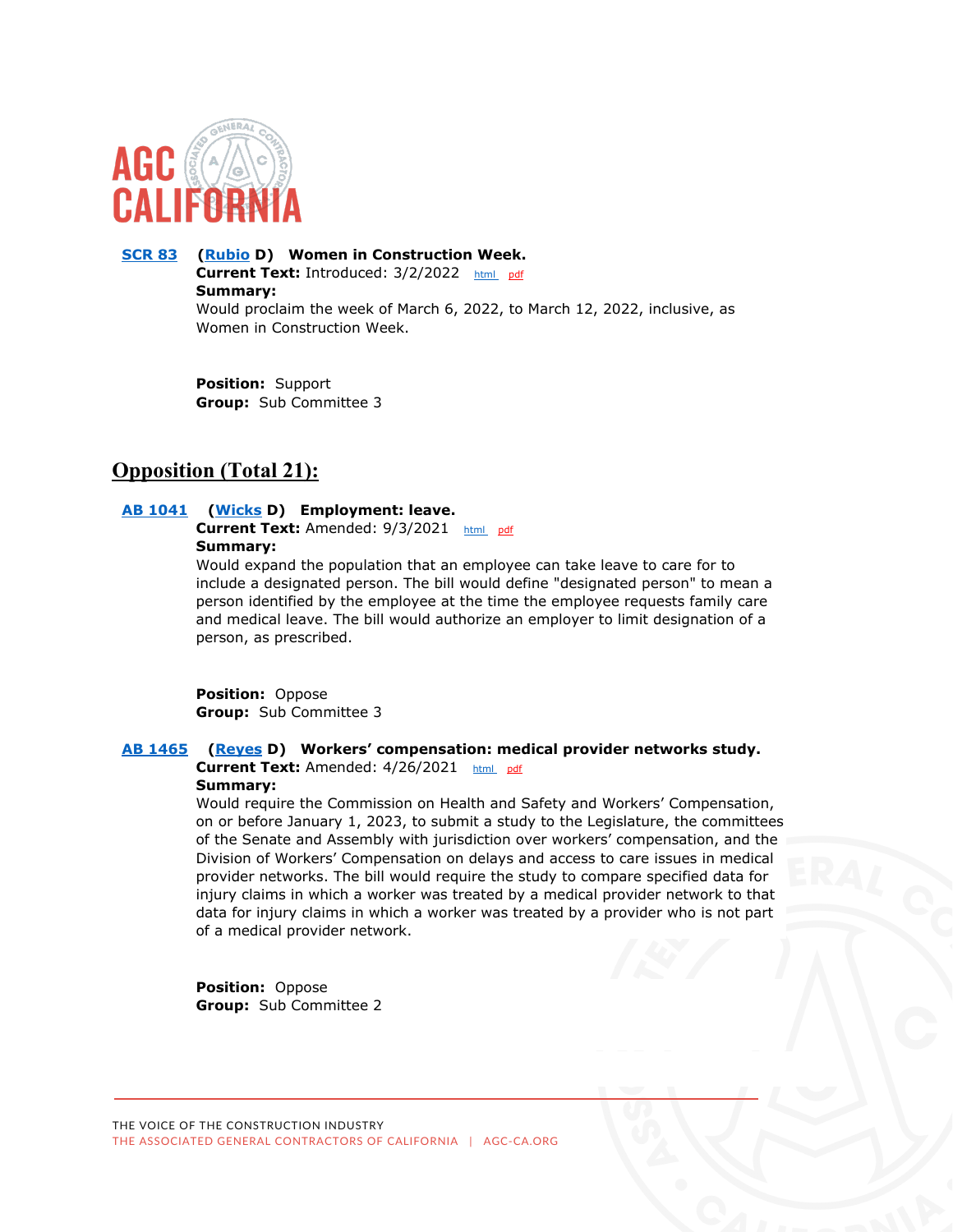

## **[AB 1626](https://ctweb.capitoltrack.com/public/publishbillinfo.aspx?bi=1VLoF2uI1lWhtqd1SLMKdH7%2b6VhcJ%2brQlxWKMGgdGlP4r%2f3aWTY2a19iaajrLGhn) [\(Nguyen](https://ad72.asmrc.org/) R) Motor Vehicle Fuel Tax Law: limitation on adjustment.**

**Current Text:** Introduced: 1/10/2022 [html](https://ct3k1.capitoltrack.com/Bills/21Bills/asm/ab_1601-1650/ab_1626_99_I_bill.htm) [pdf](https://ct3k1.capitoltrack.com/Bills/21Bills/asm/ab_1601-1650/ab_1626_99_I_bill.pdf)

## **Summary:**

Existing law, the Motor Vehicle Fuel Tax Law, administered by the California Department of Tax and Fee Administration, imposes a tax upon each gallon of motor vehicle fuel removed from a refinery or terminal rack in this state, entered into this state, or sold in this state, at a specified rate per gallon. Existing law requires the department to annually adjust the tax imposed by increasing the rates based on the California Consumer Price Index, as specified. This bill would limit the above-described annual adjustment to a maximum of 2% for rate adjustments made on or after July 1, 2023. This bill contains other related provisions.

**Position:** Oppose **Group:** Sub Committee 1

#### **[AB 1638](https://ctweb.capitoltrack.com/public/publishbillinfo.aspx?bi=Cxh7S2lnAw1quWAE1KprP1d%2b0pdzZ3xFDLXAONCpoJuE%2bF3grRzwZ2Vwgv2tOb59) [\(Kiley](https://ad06.asmrc.org/) R) Motor Vehicle Fuel Tax Law: suspension of tax.**

**Current Text:** Introduced: 1/12/2022 [html](https://ct3k1.capitoltrack.com/Bills/21Bills/asm/ab_1601-1650/ab_1638_99_I_bill.htm) [pdf](https://ct3k1.capitoltrack.com/Bills/21Bills/asm/ab_1601-1650/ab_1638_99_I_bill.pdf) **Summary:**

Would suspend the imposition of the tax on motor vehicle fuels for 6 months. The bill would direct the Controller to transfer a specified amount from the General Fund to the Motor Vehicle Fuel Account in the Transportation Tax Fund. By transferring General Fund moneys to a continuously appropriated account, this bill would make an appropriation.

**Position:** Oppose **Group:** Sub Committee 1

# **[AB 1778](https://ctweb.capitoltrack.com/public/publishbillinfo.aspx?bi=%2b3e8qwqw4npMBuc3i3RcybJibpo1Zh67hZ0Z5AzvooxrIHQl3njPlLzDs9PLOaJ9) [\(Garcia, Cristina](https://a58.asmdc.org/) D) State transportation funding: freeway widening: poverty and pollution: Department of Transportation.**

**Current Text:** Introduced: 2/3/2022 [html](https://ct3k1.capitoltrack.com/Bills/21Bills/asm/ab_1751-1800/ab_1778_99_I_bill.htm) [pdf](https://ct3k1.capitoltrack.com/Bills/21Bills/asm/ab_1751-1800/ab_1778_99_I_bill.pdf) **Summary:**

Current law establishes the Department of Transportation and vests the department with full possession and control of all state highways and all property and rights in property acquired for state highway purposes. Current law authorizes the department to do any act necessary, convenient, or proper for the construction, improvement, maintenance, or use of all highways that are under its jurisdiction, possession, or control. Existing law requires the department to prepare and submit to the Governor a proposed budget, as provided. This bill would prohibit any state funds or personnel time from being used to fund or permit freeway widening projects in areas with high rates of pollution and poverty.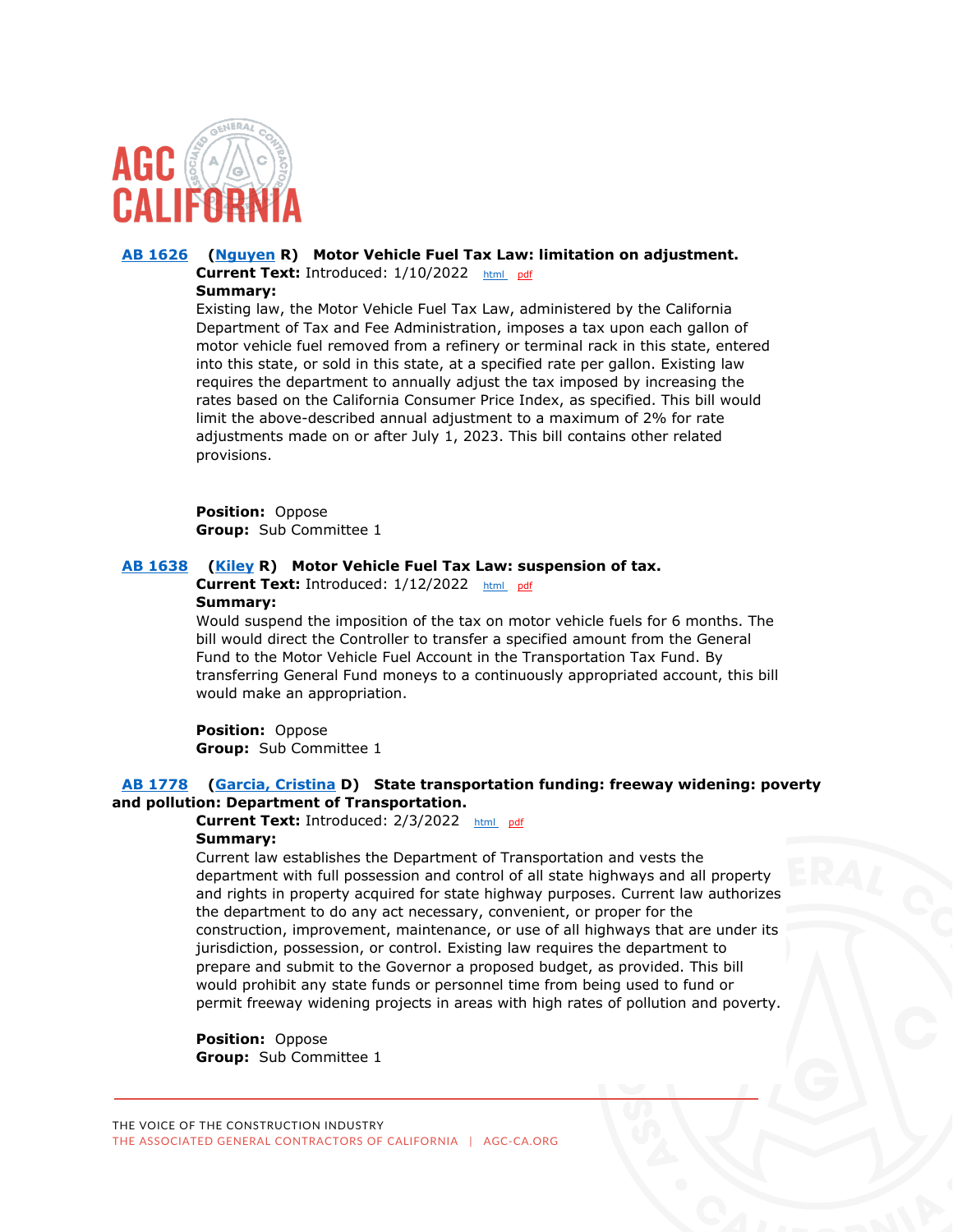

# **[AB 1851](https://ctweb.capitoltrack.com/public/publishbillinfo.aspx?bi=US9q%2bCzkXirp4D7Qni4yfc1j44u7C3O1Wab%2f2s4b4FlOEeXVo3Vx0t1DYn39pr80) [\(Rivas, Robert](https://a30.asmdc.org/) D) Public works: prevailing wage: hauling.**

**Current Text:** Amended: 2/28/2022 [html](https://ct3k1.capitoltrack.com/Bills/21Bills/asm/ab_1851-1900/ab_1851_98_A_bill.htm) [pdf](https://ct3k1.capitoltrack.com/Bills/21Bills/asm/ab_1851-1900/ab_1851_98_A_bill.pdf)

**Summary:**

Current law requires that, except as specified, not less than the general prevailing rate of per diem wages, determined by the Director of Industrial Relations, be paid to workers employed on public works projects. Current law defines the term "public works" for purposes of requirements regarding the payment of prevailing wages to include construction, alteration, demolition, installation, or repair work done under contract and paid for using public funds, except as specified. Current law includes in the definition of "public works" under certain circumstances the hauling of refuse from a public works site to an outside disposal location. This bill would expand the definition of "public works" for those purposes to include the onhauling of materials used for paving, grading, and fill onto a public works site.

**Position:** Oppose **Group:** Sub Committee 1

# **[AB 1979](https://ctweb.capitoltrack.com/public/publishbillinfo.aspx?bi=TT4%2fm5TJXRVUELkLHl165%2bd0HSQ26Sb%2f2bpq2KysMFGrNJ5ReTUUmY8gYrT5gSmi) [\(Kalra](https://a27.asmdc.org/) D) California Deforestation-Free Procurement Act: public works projects: wood and wood products.**

**Current Text:** Introduced: 2/10/2022 [html](https://ct3k1.capitoltrack.com/Bills/21Bills/asm/ab_1951-2000/ab_1979_99_I_bill.htm) [pdf](https://ct3k1.capitoltrack.com/Bills/21Bills/asm/ab_1951-2000/ab_1979_99_I_bill.pdf)

**Summary:**

Would establish the California Deforestation-Free Procurement Act. The bill would require a contractor, as defined, and specified subcontractors, for any contract entered into, extended, or renewed on or after January 1, 2025, contracting with a state agency for the procurement of any product comprised wholly or in part of forest-risk commodities to certify that the commodities were not grown, derived, harvested, reared, or produced on land where tropical deforestation occurred on or after January 1, 2023. The bill would exempt a credit card purchase of goods of \$2,500 or less, not to exceed a total of \$7,500 of goods per contractor per year, from these certification requirements. The bill would require specified contractors to have a forest policy, as specified, and would require the contractors to make the policy and corresponding data publicly available.

**Position:** Oppose **Group:** Sub Committee 1

# **[AB 1993](https://ctweb.capitoltrack.com/public/publishbillinfo.aspx?bi=M9GtAaSbGKFWd7CltTDcgP%2fkNqfVRNw%2bIAC8YB6KsiNW6GjEOTvMW51wXXeNzWHk) [\(Wicks](https://a15.asmdc.org/) D) Employment: COVID-19 vaccination requirements.**

**Current Text:** Introduced: 2/10/2022 [html](https://ct3k1.capitoltrack.com/Bills/21Bills/asm/ab_1951-2000/ab_1993_99_I_bill.htm) [pdf](https://ct3k1.capitoltrack.com/Bills/21Bills/asm/ab_1951-2000/ab_1993_99_I_bill.pdf) **Summary:**

Would require an employer to require each person who is an employee or independent contractor, and who is eligible to receive the COVID-19 vaccine, to show proof to the employer, or an authorized agent thereof, that the person has been vaccinated against COVID-19. This bill would establish an exception from this vaccination requirement for a person who is ineligible to receive a COVID-19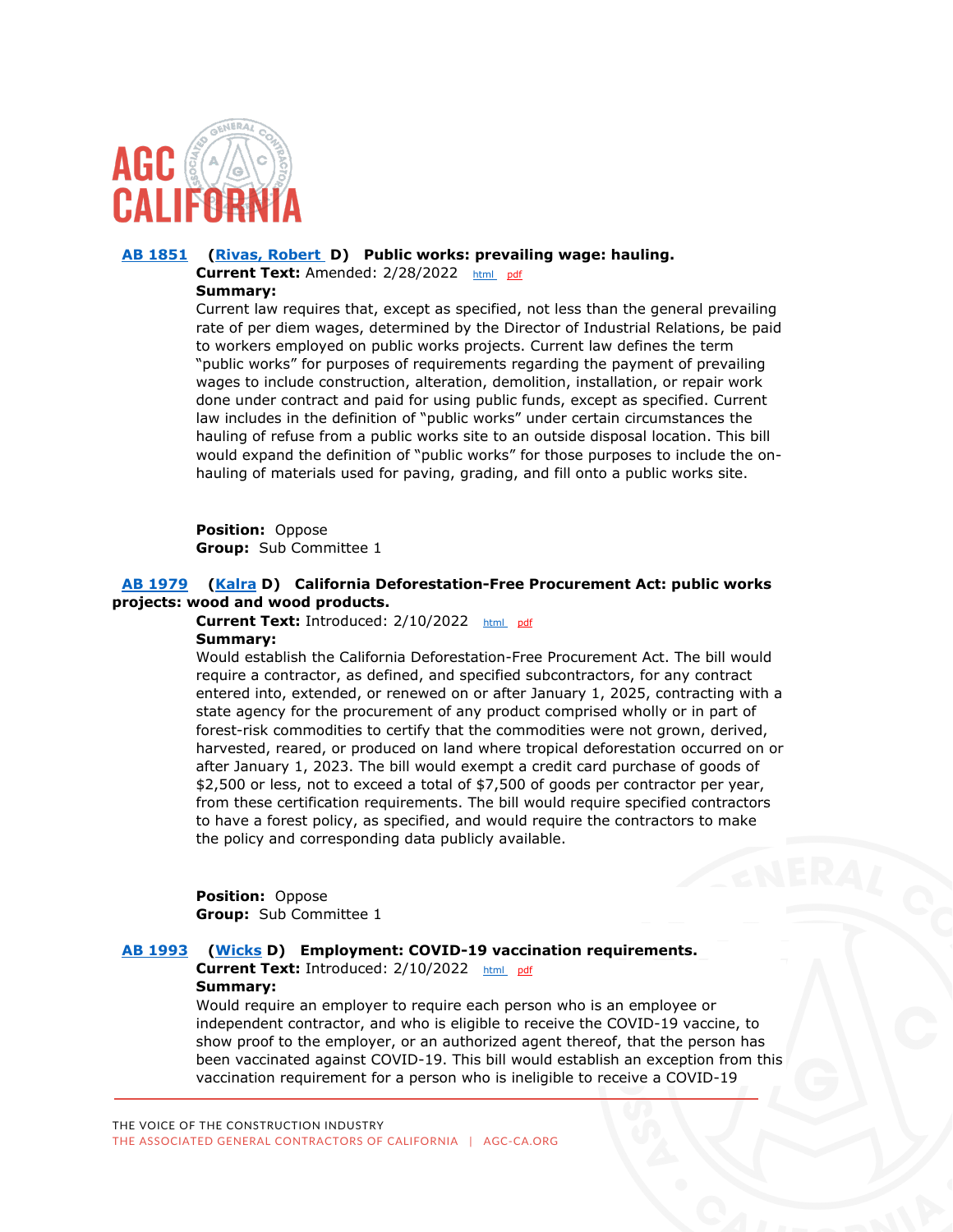

vaccine due to a medical condition or disability or because of a sincerely held religious belief, as specified, and would require compliance with various other state and federal laws. The bill would require proof-of-vaccination status to be obtained in a manner that complies with federal and state privacy laws and not be retained by the employer, unless the person authorizes the employer to retain proof.

**Position:** Oppose **Group:** Sub Committee 3

#### **[AB 2095](https://ctweb.capitoltrack.com/public/publishbillinfo.aspx?bi=FPJZ4G45T74awL0IL1Gi1xx3Cwjm3EsxMFTtZW8qZK9nDofNwBNwezOAiw74zdYy) [\(Kalra](https://a27.asmdc.org/) D) Employment information: worker metrics.**

Current Text: Amended: 3/21/2022 [html](https://ct3k1.capitoltrack.com/Bills/21Bills/asm/ab_2051-2100/ab_2095_97_A_bill.htm) [pdf](https://ct3k1.capitoltrack.com/Bills/21Bills/asm/ab_2051-2100/ab_2095_97_A_bill.pdf) **Summary:**

Current law establishes within the Labor and Workforce Development Agency the Department of Industrial Relations, one of the purposes of which is to foster, promote, and develop the welfare of the wage earners of California, to improve their working conditions, and to advance their opportunities for profitable employment. This bill would establish a program in, and administered by, the agency and would require employers with more than 1,000 employees in California, as provided, to submit various statistics regarding those employees to the agency. The bill would require the agency to develop in a prescribed manner criteria and a scoring methodology to rank employers that would qualify as an employer eligible to be certified as a high-road employer. The bill would further require the agency to collect the worker-related statistics annually and, after collection, to assign each employer to an appropriate industry or subindustry.

**Position:** Oppose **Group:** Sub Committee 3

#### **[AB 2182](https://ctweb.capitoltrack.com/public/publishbillinfo.aspx?bi=76KxVaCtPn9eDnM6wbGM3agS1s%2fVPfwLL0xz5VRVOOKpnGgNLSGVE9jAxYlIAbao) [\(Wicks](https://a15.asmdc.org/) D) Discrimination: family responsibilities.**

**Current Text:** Introduced: 2/15/2022 [html](https://ct3k1.capitoltrack.com/Bills/21Bills/asm/ab_2151-2200/ab_2182_99_I_bill.htm) [pdf](https://ct3k1.capitoltrack.com/Bills/21Bills/asm/ab_2151-2200/ab_2182_99_I_bill.pdf) **Summary:**

The California Fair Employment and Housing Act also makes it an unlawful employment practice for an employer, among other things, to refuse to hire or employ a person because of various personal characteristics, conditions, or traits. The act specifies that nothing in the act prohibits employers from taking certain actions. This bill would prohibit employment discrimination on account of family responsibilities, as defined, and would recognize the opportunity to seek, obtain, and hold employment without discrimination because of family responsibilities as a civil right, as specified. The bill would also make it unlawful for an employer or other entity covered by the act to fail to make reasonable accommodation for the known family responsibilities of an applicant or employee related to specified obligations, or to retaliate or otherwise discriminate against a person for requesting an accommodation, as specified.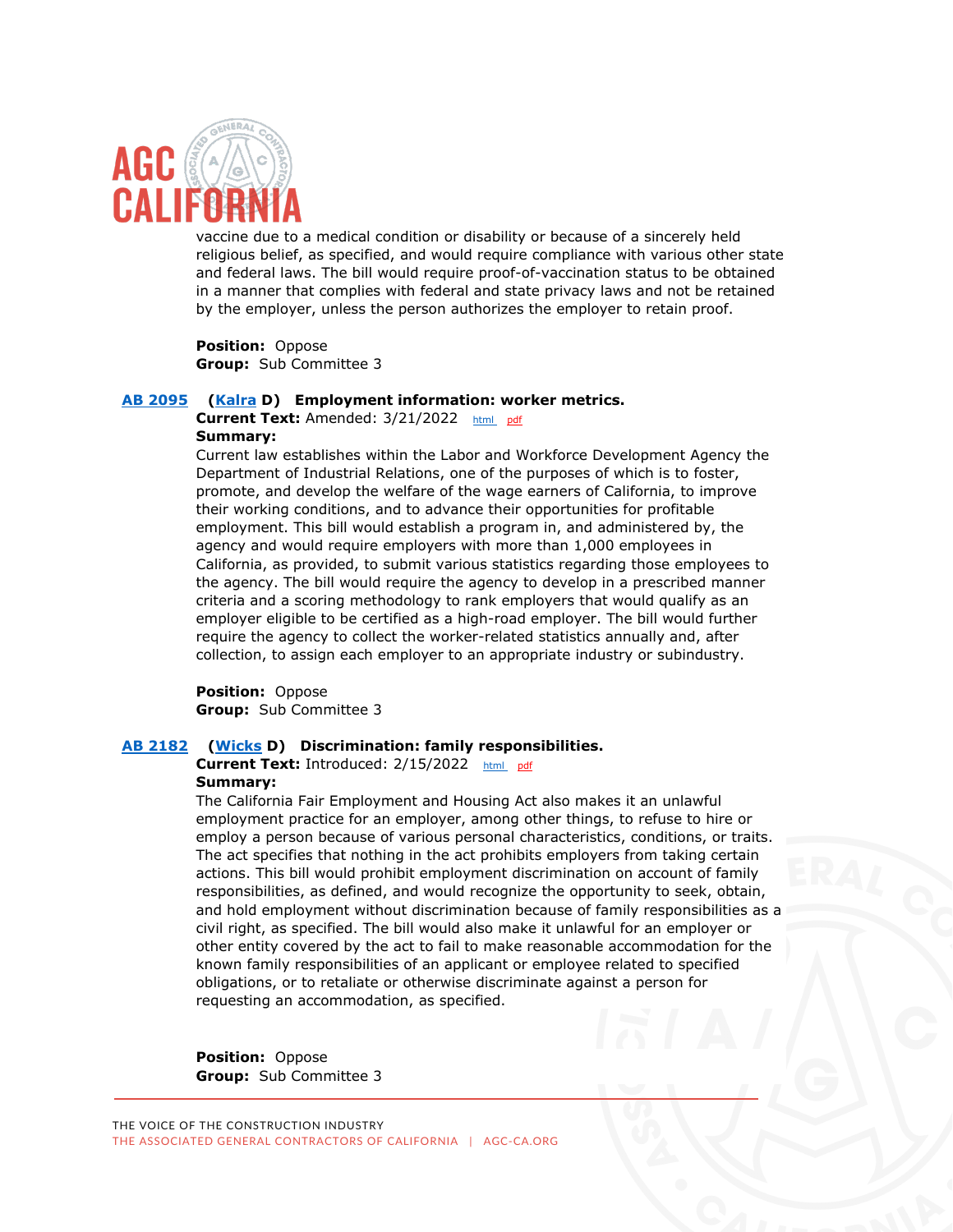

#### **[AB 2188](https://ctweb.capitoltrack.com/public/publishbillinfo.aspx?bi=6dVhX5kh4VKtsdyQ5rqgO3h4F3dJtjx7hVlIJqhausDUgXEgmUKcBA5xadcZb8XR) [\(Quirk](https://a20.asmdc.org/) D) Discrimination in employment: use of cannabis.**

**Current Text:** Introduced: 2/15/2022 [html](https://ct3k1.capitoltrack.com/Bills/21Bills/asm/ab_2151-2200/ab_2188_99_I_bill.htm) [pdf](https://ct3k1.capitoltrack.com/Bills/21Bills/asm/ab_2151-2200/ab_2188_99_I_bill.pdf) **Summary:**

The California Fair Employment and Housing Act prohibits various forms of employment discrimination and empowers the Department of Fair Employment and Housing to investigate and prosecute complaints alleging unlawful practices. This bill would amend the act to make it unlawful for an employer to discriminate against a person in hiring, termination, or any term or condition of employment, or otherwise penalize a person, if the discrimination is based upon the person's use of cannabis off the job and away from the workplace or, with prescribed exceptions, upon an employer-required drug screening test that has found the person to have nonpsychoactive cannabis metabolites in their urine, hair, or bodily fluids.

**Position:** Oppose **Group:** Sub Committee 3

#### **[AB 2243](https://ctweb.capitoltrack.com/public/publishbillinfo.aspx?bi=OAGetb29c6J77nUAbrYOqX6%2b3JcbgR%2fc%2fCKs0jfx4RzX8LkDcwhhoNs3SXORNCAj) [\(Garcia, Eduardo](https://a56.asmdc.org/) D) Occupational safety and health standards: heat illness: wildfire smoke.**

**Current Text:** Amended: 3/21/2022 [html](https://ct3k1.capitoltrack.com/Bills/21Bills/asm/ab_2201-2250/ab_2243_98_A_bill.htm) [pdf](https://ct3k1.capitoltrack.com/Bills/21Bills/asm/ab_2201-2250/ab_2243_98_A_bill.pdf) **Summary:**

The Occupational Safety and Health Standards Board, an independent entity within the Division of Occupational Safety and Health, has the exclusive authority to adopt occupational safety and health standards within the state. Current law, the California Occupational Safety and Health Act of 1973 (OSHA), requires employers to comply with certain safety and health standards, as specified, and charges the division with enforcement of the act. Under OSHA, certain knowing, negligent, or willful violations of safety and health standards are punishable as a misdemeanor. The existing Maria Isabel Vasquez Jimenez heat illness standard provides for the prevention of heat-related illness of employees in outdoor places of employment, as prescribed. There is also an existing standard for workplace protection from wildfire smoke. This bill would require the division, before January 1, 2024, to submit to the standards board a rulemaking proposal to revise the heat illness standard to include an ultrahigh heat standard for employees in outdoor places of employment for heat in excess of 105 degrees Fahrenheit, as prescribed, and require employers to distribute copies of the Heat Illness Prevention Plan, as provided.

**Position:** Oppose **Group:** Sub Committee 3

 **[AB 2446](https://ctweb.capitoltrack.com/public/publishbillinfo.aspx?bi=msvCB8rxZTJKgw7gSzqCn2D0c2%2fw1RHTJLMct19vTi08Abe6xWTIZCmB%2fhNUswEl) [\(Holden](https://a41.asmdc.org/) D) Embodied carbon emissions: construction materials.** Current Text: Introduced: 2/17/2022 [html](https://ct3k1.capitoltrack.com/Bills/21Bills/asm/ab_2401-2450/ab_2446_99_I_bill.htm) [pdf](https://ct3k1.capitoltrack.com/Bills/21Bills/asm/ab_2401-2450/ab_2446_99_I_bill.pdf) **Summary:** Current law requires the State Energy Resources Conservation and Development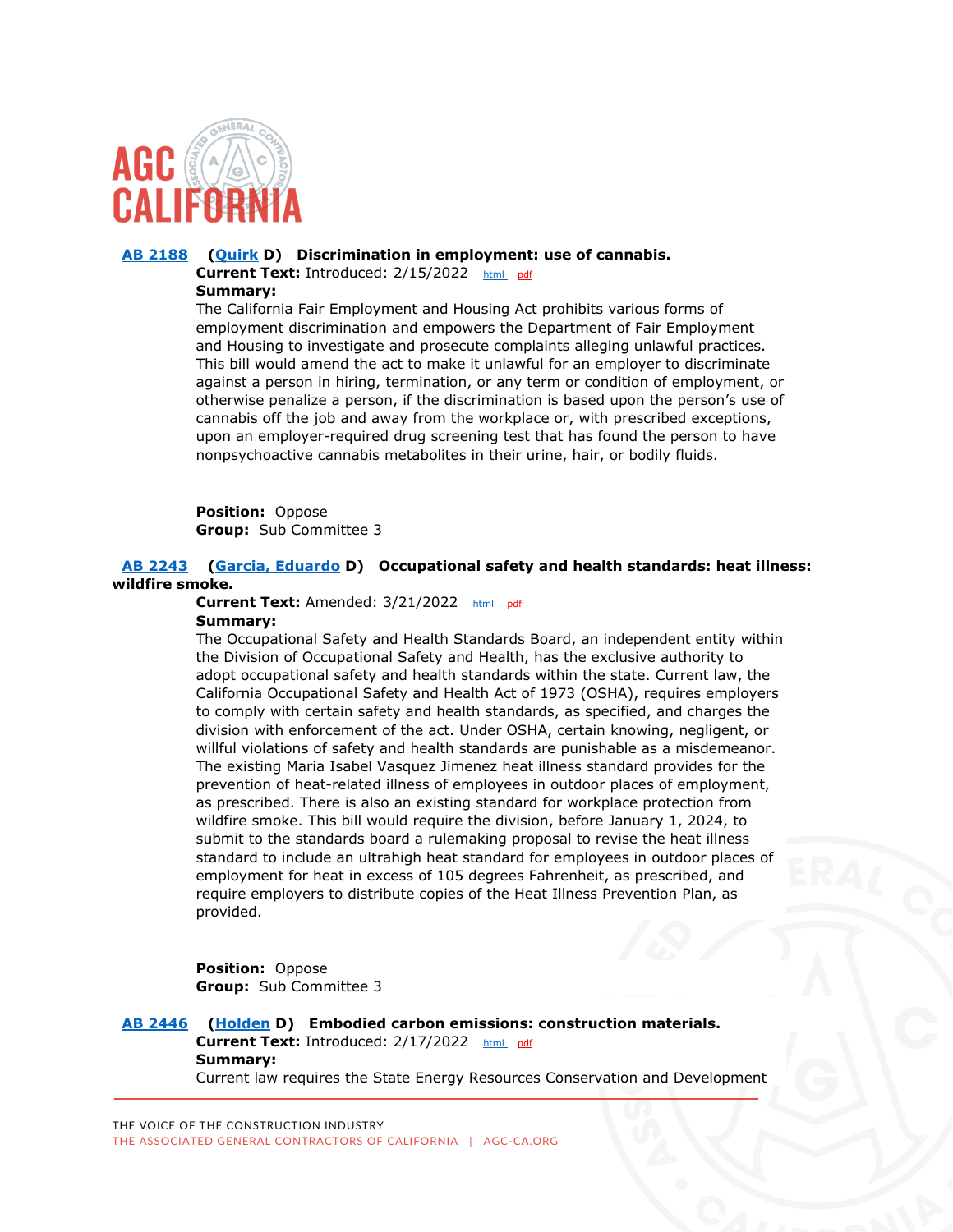

Commission to adopt regulations on building design and construction standards that increase efficiency in the use of energy and water for new residential and nonresidential buildings, and energy and water conservation performance standards for new residential and nonresidential buildings. This bill would require the commission to develop a framework for measuring and then reducing carbon intensity in the construction of new buildings, including those for residential uses. The bill would require the commission to design the framework to achieve an 80% net reduction in the carbon intensity of construction and materials used in new construction by 2045, with interim goals of 20% below 2020 levels by 2030 and 40% below 2020 levels by 2035.

**Position:** Oppose **Group:** Sub Committee 1

#### **[AB 2454](https://ctweb.capitoltrack.com/public/publishbillinfo.aspx?bi=SAPAEirqmM%2fM4LWFwACDWH17gKmIr0RXX1UyjEiMMf%2bg5ff%2bnpu55BwjMfqTvvhO) [\(Jones-Sawyer](https://a59.asmdc.org/) D) Public contracts: protests: joint labor-management committee.**

Current Text: Introduced: 2/17/2022 [html](https://ct3k1.capitoltrack.com/Bills/21Bills/asm/ab_2451-2500/ab_2454_99_I_bill.htm) [pdf](https://ct3k1.capitoltrack.com/Bills/21Bills/asm/ab_2451-2500/ab_2454_99_I_bill.pdf)

# **Summary:**

Current law generally requires public contracts to be awarded by competitive bidding pursuant to procedures set forth in the Public Contract Code, subject to certain exceptions. Current law, whenever a contract for goods and services is not to be awarded to the lowest bidder, requires that the lowest bidder be notified 24 hours before the contract or purchase order is awarded to another bidder. Current law, upon written request by any bidder, requires notice of the proposed award to be posted in a public place in the offices of the department at least 24 hours before the contract is awarded. Current law, if a bidder files a specified protest with the department before the award is made, requires that the contract not be awarded until either the protest has been withdrawn or the department has made a final decision relative to the protest. This bill would additionally authorize a joint labor-management committee, as defined, to submit a specified protest to a contract that is not to be awarded to the lowest bidder.

**Position:** Oppose **Group:** Sub Committee 1

#### **[AB 2693](https://ctweb.capitoltrack.com/public/publishbillinfo.aspx?bi=oCKMML1BS3bYeeT%2bxnpDcblNRZo0tWml0eYq%2fpbQnyR%2bQLIDRLJL1MsQtPUTlFVq) [\(Reyes](https://a47.asmdc.org/) D) COVID-19: exposure.**

Current Text: Introduced: 2/18/2022 [html](https://ct3k1.capitoltrack.com/Bills/21Bills/asm/ab_2651-2700/ab_2693_99_I_bill.htm) [pdf](https://ct3k1.capitoltrack.com/Bills/21Bills/asm/ab_2651-2700/ab_2693_99_I_bill.pdf) **Summary:**

The California Occupational Safety and Health Act of 1973 authorizes the Division of Occupational Safety and Health to prohibit the performance of an operation or process, or entry into that place of employment when, in its opinion, a place of employment, operation, or process, or any part thereof, exposes workers to the risk of infection with COVID-19, so as to constitute an imminent hazard to employees. Current law requires a notice of the prohibition to be posted in a conspicuous location at the place of employment and makes violating the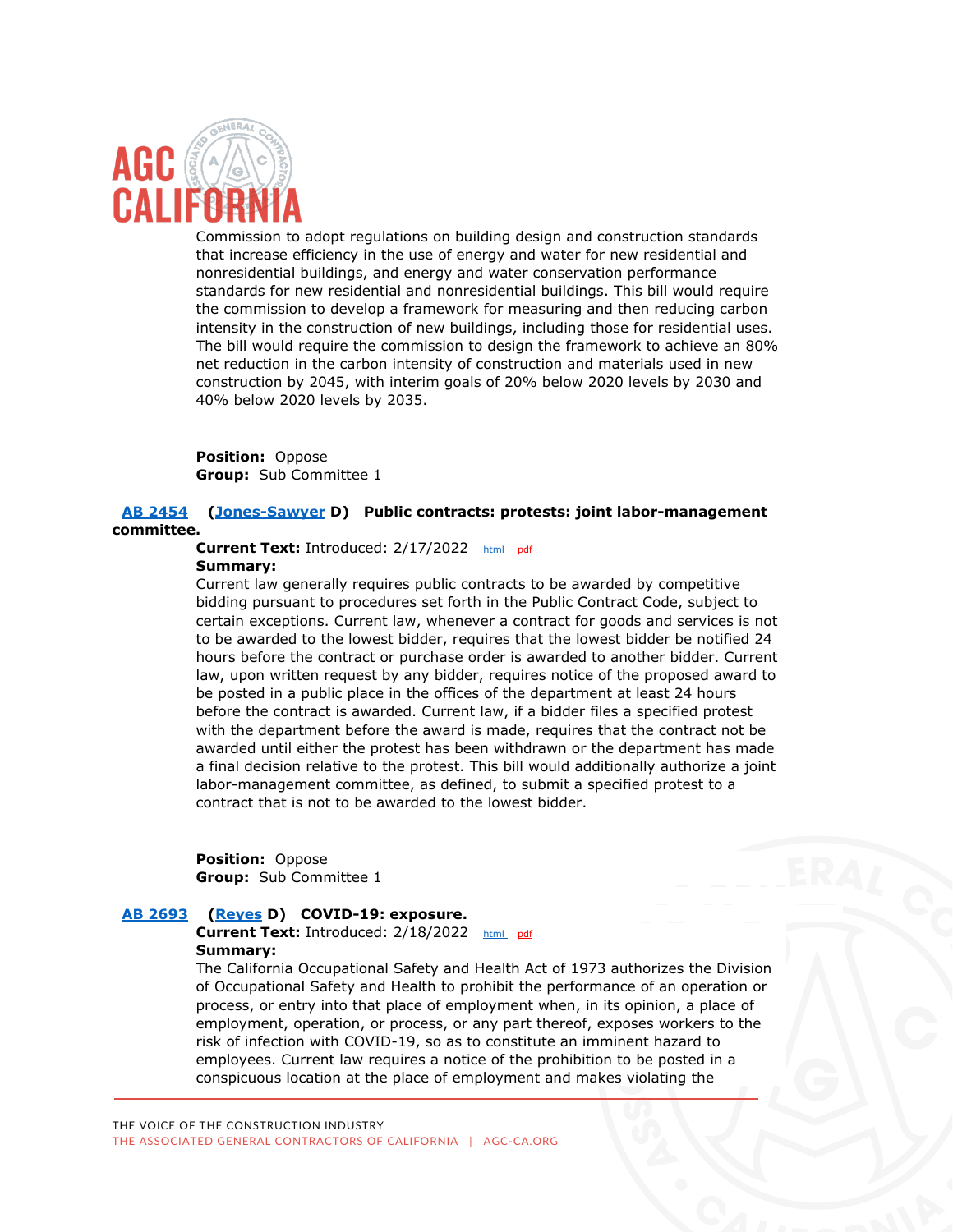

prohibition or removing the notice, except as specified, a crime. Current law requires that the prohibition be issued in a manner so as not to materially interrupt the performance of critical governmental functions essential to ensuring public health and safety functions or the delivery of electrical power, renewable natural gas, or water. Current law requires that these provisions not prevent the entry or use, with the division's knowledge and permission, for the sole purpose of eliminating the dangerous conditions. This bill would extend those provisions until January 1, 2025.

**Position:** Oppose **Group:** Sub Committee 3

#### **[AB 2847](https://ctweb.capitoltrack.com/public/publishbillinfo.aspx?bi=SkhDoKqKDgjtpar69Cn3UuGuuofi7cIHAFlAV2ryyydrXCWIhAzUDCN7KRCv8qJF) [\(Garcia, Eduardo](https://a56.asmdc.org/) D) Unemployment: Excluded Workers Pilot Program.**

**Current Text:** Introduced: 2/18/2022 [html](https://ct3k1.capitoltrack.com/Bills/21Bills/asm/ab_2801-2850/ab_2847_99_I_bill.htm) [pdf](https://ct3k1.capitoltrack.com/Bills/21Bills/asm/ab_2801-2850/ab_2847_99_I_bill.pdf)

#### **Summary:**

Would establish, until January 1, 2025, the Excluded Workers Pilot Program, to be administered by the Labor and Workforce Development Agency, for the purpose of providing income assistance to excluded workers who are not eligible for the state or federal benefits administered by the Employment Development Department and who are unemployed. The bill would make individuals eligible to receive \$300 per week for each week of unemployment occurring between January 1, 2023, and December 31, 2023, if the Secretary of Labor and Workforce Development makes certain findings, as defined and specified. The bill would require eligible individuals to submit an application providing specified information to the agency in such form as the secretary may prescribe.

**Position:** Oppose **Group:** Sub Committee 2

#### **[SB 410](https://ctweb.capitoltrack.com/public/publishbillinfo.aspx?bi=197G8Q%2b7aKWqe7C3oS8t7IhsRhCmu9ifj8%2b%2b7b0YPxYWWDw7TblmMNUy8K%2f3tBqk) [\(Leyva](http://sd20.senate.ca.gov/) D) Occupational safety and health: regulations.**

Current Text: Amended: 6/30/2021 [html](https://ct3k1.capitoltrack.com/Bills/21Bills/sen/sb_0401-0450/sb_410_97_A_bill.htm) [pdf](https://ct3k1.capitoltrack.com/Bills/21Bills/sen/sb_0401-0450/sb_410_97_A_bill.pdf) **Summary:**

Current law generally requires the adoption, amendment, or repeal of standards and orders by the Occupational Safety and Health Standards Board to comply with the rulemaking provisions of the Administrative Procedure Act (APA), but exempts from provisions of the APA relating to public participation and review of proposed regulations a standard or amendment to any standard adopted by the standards board that is substantially the same as a federal standard, including existing APA requirements, for a proposed nonmajor regulation, to prepare a prescribed economic impact assessment and, for a proposed major regulation, to prepare a standardized regulatory impact analysis in a manner prescribed by the Department of Finance. This bill would exempt any occupational safety and health standard and order from the standardized regulatory impact analysis requirement.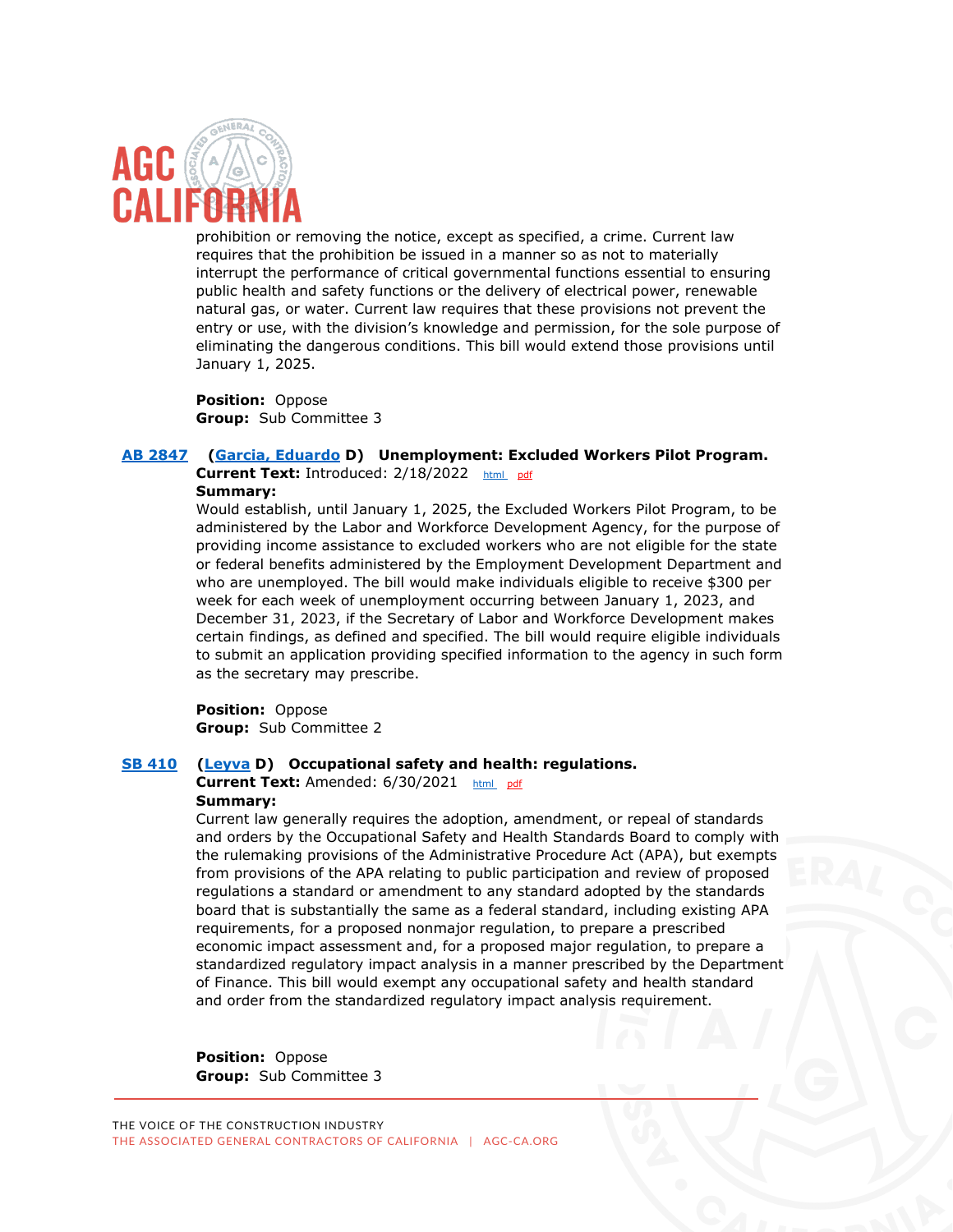

#### **[SB 1127](https://ctweb.capitoltrack.com/public/publishbillinfo.aspx?bi=LcPL%2f0i8zQBmeq0N5Prx9vc8uWj8xvE%2b%2bCs%2brkAuicichx2fABcwIoocUxU7RbBZ) [\(Atkins](http://sd39.senate.ca.gov/) D) Workers' compensation: liability presumptions.**

**Current Text:** Introduced: 2/16/2022 [html](https://ct3k1.capitoltrack.com/Bills/21Bills/sen/sb_1101-1150/sb_1127_99_I_bill.htm) [pdf](https://ct3k1.capitoltrack.com/Bills/21Bills/sen/sb_1101-1150/sb_1127_99_I_bill.pdf) **Summary:**

Current law requires an injured employee to file a claim form with the employer. Under existing law, except for specified injuries, if liability is not rejected within 90 days after the date the claim form is filed with the employer, the injury is presumed compensable and the presumption is rebuttable only by evidence discovered subsequent to the 90-day period. This bill would reduce those 90-day time periods to 60 days for all injuries and employees and, for certain injuries or illnesses, including hernia, heart trouble, pneumonia, or tuberculosis, among others, sustained in the course of employment of a specified member of law enforcement or a specified first responder, would reduce those time periods to 30 days.

**Position:** Oppose **Group:** Sub Committee 2

#### **[SB 1156](https://ctweb.capitoltrack.com/public/publishbillinfo.aspx?bi=3hdC01xVkVeOJpGKaEMihQW6u7FcOQkBZmTwGbvIvf01vfA6syjWyYjLpujgbbVC) [\(Grove](https://grove.cssrc.us/) R) Motor Vehicle Fuel Tax: Diesel Fuel Tax: inflation adjustment. Current Text:** Introduced: 2/17/2022 [html](https://ct3k1.capitoltrack.com/Bills/21Bills/sen/sb_1151-1200/sb_1156_99_I_bill.htm) [pdf](https://ct3k1.capitoltrack.com/Bills/21Bills/sen/sb_1151-1200/sb_1156_99_I_bill.pdf) **Summary:**

Current law, the Motor Vehicle Fuel Tax Law and Diesel Fuel Tax Law, impose a tax upon each gallon of motor vehicle fuel or diesel fuel removed from a refinery or terminal rack in this state, entered into this state, or sold in this state, at a specified rate per gallon. Current law annually adjusts the rates of the taxes imposed by those laws based on inflation. This bill would remove the requirement for future inflation adjustments of those taxes. This bill contains other related provisions.

**Position:** Oppose **Group:** Sub Committee 1

# **[SB 1162](https://ctweb.capitoltrack.com/public/publishbillinfo.aspx?bi=mk70qVdfkO5G1YUa5hpExEVvYI39guVr%2fwf%2bI%2fB7VclDwwJiz87P1k9iX4QpGqe6) [\(Limón](http://sd19.senate.ca.gov/) D) Employment: Salaries and Wages.**

**Current Text:** Introduced: 2/17/2022 [html](https://ct3k1.capitoltrack.com/Bills/21Bills/sen/sb_1151-1200/sb_1162_99_I_bill.htm) [pdf](https://ct3k1.capitoltrack.com/Bills/21Bills/sen/sb_1151-1200/sb_1162_99_I_bill.pdf) **Summary:**

Current law establishes the Department of Fair Employment and Housing (DFEH) within the Business, Consumer Services, and Housing Agency to enforce civil rights laws with respect to housing and employment and to protect and safeguard the right of all persons to obtain and hold employment without discrimination based on specified characteristics or status. This bill would, instead, require a private employer that has 100 or more employees to submit a pay data report to DFEH. This bill would revise the timeframe in which a private employer is required to submit this information to require that it be provided on or before the second Wednesday of May 2023, and for each year thereafter on or before the second Wednesday of May. This bill would also require a private employer that has 100 or